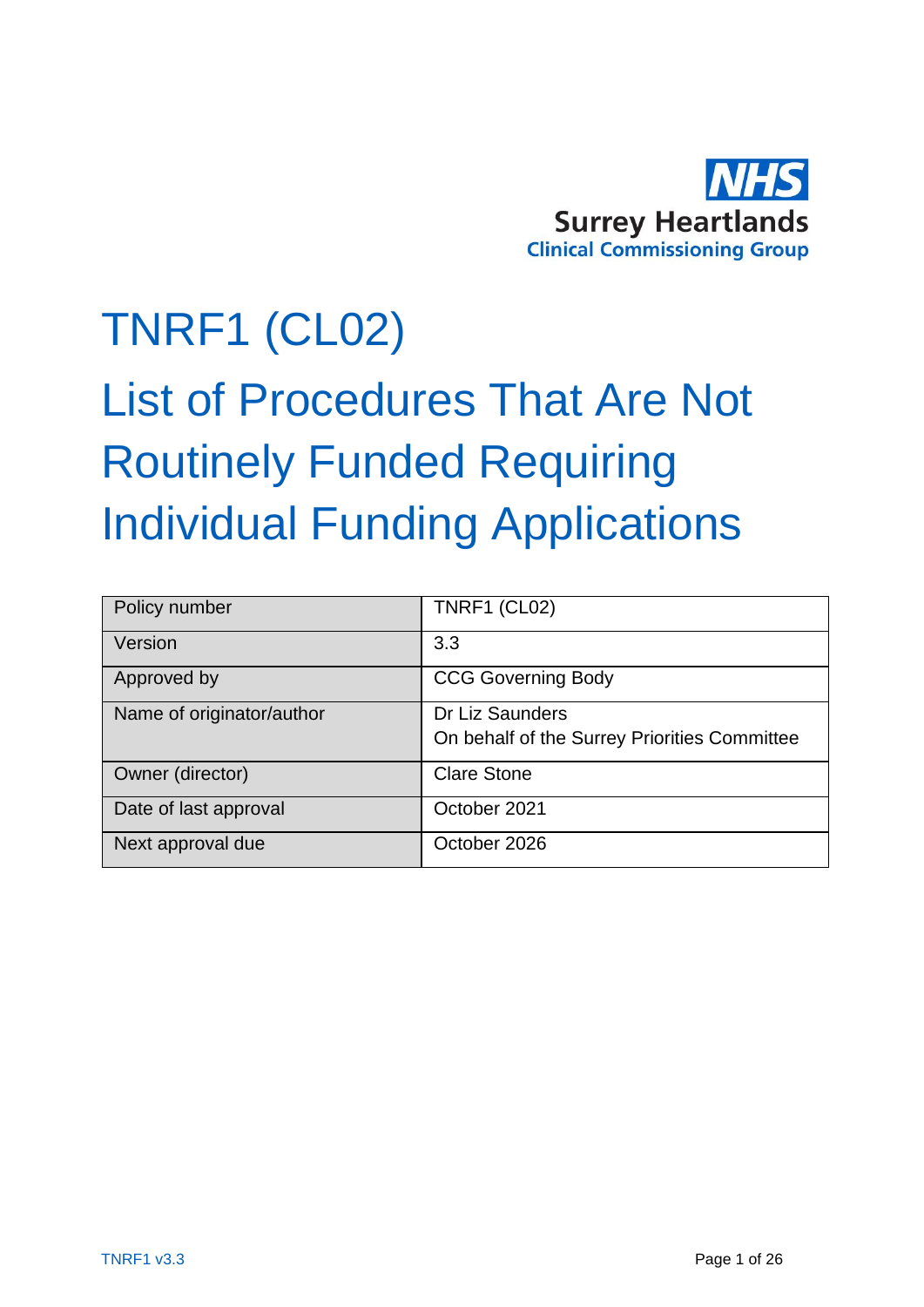## **Version control sheet**

| <b>Version</b> | <b>Date</b> | <b>Author</b>                                                                            | <b>Status</b> | <b>Comments / changes since</b><br>last version                                                                                                                                |
|----------------|-------------|------------------------------------------------------------------------------------------|---------------|--------------------------------------------------------------------------------------------------------------------------------------------------------------------------------|
| 1              | 01/03/2013  | Amended<br>from NHS<br>Surrey policy<br>CLIN <sub>13</sub><br>(a) version 1<br>Oct 2012. | <b>Draft</b>  | Adapted for approval by the<br><b>Executive and Governing</b><br><b>Body</b>                                                                                                   |
|                | 01/04/2013  | Adapted for<br><b>CCG</b>                                                                | <b>Draft</b>  | For approval by Executive<br>Committee                                                                                                                                         |
|                | 01/07/2013  | Adapted for<br><b>CCG</b>                                                                | Final         | For approval by CCG<br>Governing Body                                                                                                                                          |
|                | 01/07/2013  | Adapted for<br><b>CCG</b>                                                                | Final         | Final version approved by<br>Governing Body 19 July 2013                                                                                                                       |
| $\overline{2}$ | 01/08/2014  | Dr. Liz<br><b>Saunders</b>                                                               | Final         | Changes approved by<br><b>Priorities Committee:</b>                                                                                                                            |
|                |             |                                                                                          |               | <b>Breast Reduction removed</b><br>and transferred to TNRF2<br>policy. Breast augmentation:<br>need for approved Gender<br>Dysphoria cases to be<br>considered via IFR process |
|                |             |                                                                                          |               | Blepharoplasty/ptosis surgery<br>removed and transferred to<br><b>TNRF2 policy</b>                                                                                             |
|                |             |                                                                                          |               | Benign skin lesions removed<br>as already in TNRF2 policy                                                                                                                      |
|                |             |                                                                                          |               | Rhinoplasty removed as<br>already in TNRF2 policy                                                                                                                              |
|                |             |                                                                                          |               | Labial Reduction removed and<br>transferred to TNRF2 policy                                                                                                                    |
|                |             |                                                                                          |               | Metal on Metal Hip<br>Resurfacing new addition.<br>Removed from TNRF2 policy                                                                                                   |
|                |             |                                                                                          |               | Varicose Vein surgery<br>removed as already in TNRF2<br>policy                                                                                                                 |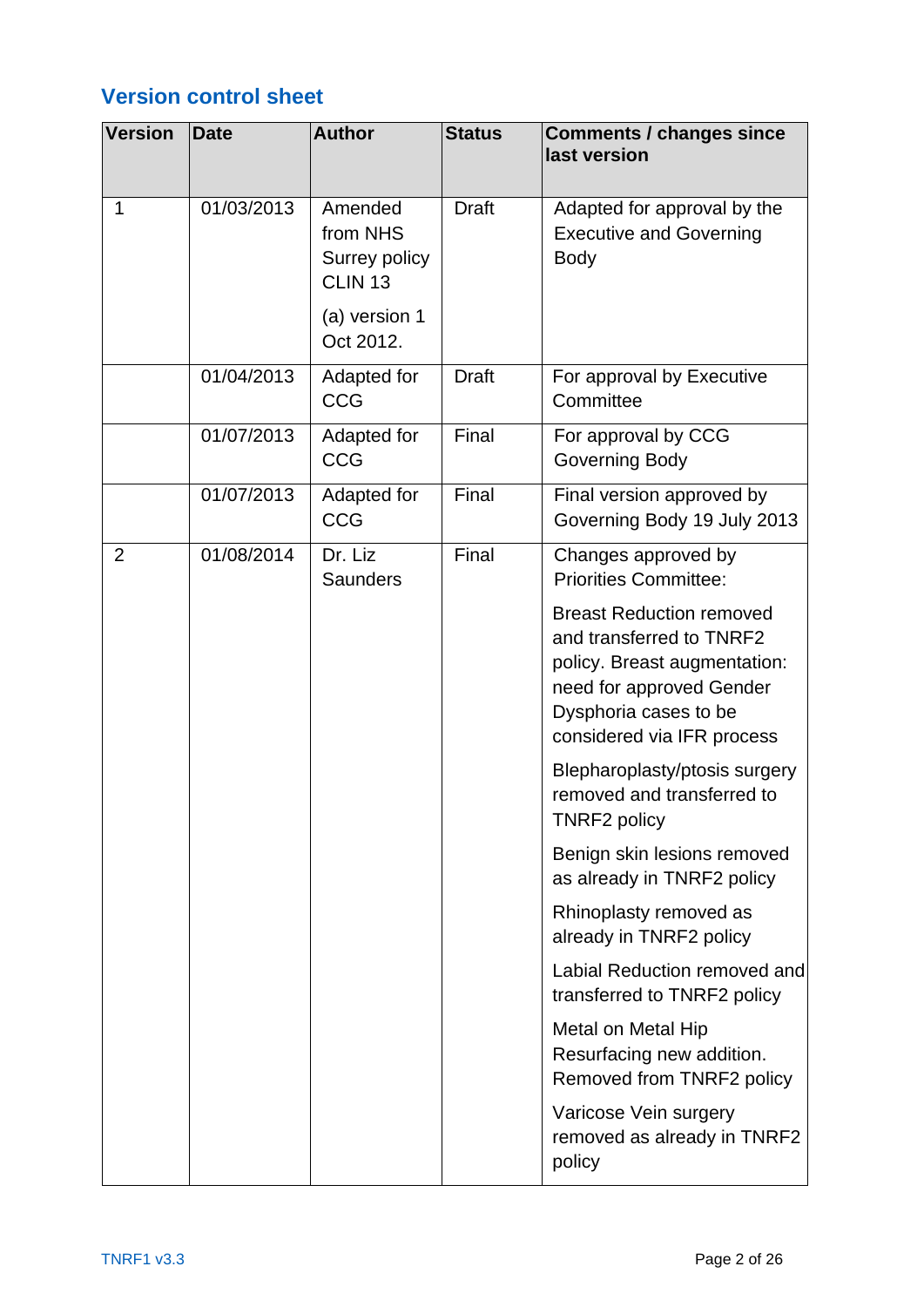|     |            |                                                 |       | Surgery for blushing and<br>sweating are under review<br>Extracorporeal electrophoresis<br>for chronic graft-versus-host<br>disease in cutaneous T Cell<br>Lymphoma removed as it is<br>standard practice<br>FES for drop foot: details of<br>commissioning added |
|-----|------------|-------------------------------------------------|-------|-------------------------------------------------------------------------------------------------------------------------------------------------------------------------------------------------------------------------------------------------------------------|
| 2.2 | 01/01/2016 | <b>Surrey</b><br><b>Priorities</b><br>Committee | Final | <b>Radiofrequency Spinal</b><br>Denervation new addition.<br>Removed from TNRF2 policy.<br><b>MLD/Complex Decongestive</b><br>Therapy amended                                                                                                                     |
|     |            |                                                 |       | <b>Enhanced External Counter</b><br>Pulsation (EECP) added                                                                                                                                                                                                        |
|     |            |                                                 |       | <b>Breast Augmentation guidance</b><br>notes reworded                                                                                                                                                                                                             |
|     |            |                                                 |       | <b>Breast Implant Removal</b><br>guidance notes reworded                                                                                                                                                                                                          |
|     |            |                                                 |       | <b>Male Breast Reduction for</b><br>Gynaecomastia moved to<br>TNRF <sub>2</sub>                                                                                                                                                                                   |
|     |            |                                                 |       | Iontoporesis, Botox or surgical<br>procedures for hyperhidrosis<br>amended                                                                                                                                                                                        |
| 2.3 | 01/01/2017 | Surrey<br><b>Priorities</b><br>Committee        | Final | Guidance notes for Spinal<br><b>Cord Stimulation amended</b>                                                                                                                                                                                                      |
| 2.4 | 01/03/2017 | Surrey<br><b>Priorities</b>                     | Final | Soft Palate Implants inserted                                                                                                                                                                                                                                     |
|     |            | Committee                                       |       | <b>Surgical treatment for OSAS</b><br>inserted                                                                                                                                                                                                                    |
| 2.5 | 01/05/2017 | Surrey<br><b>Priorities</b><br>Committee        | Final | Epiduroscopic lumbar<br>discectomy through the sacral<br>hiatus for sciatica inserted                                                                                                                                                                             |
| 2.6 | 01/07/2017 | <b>Surrey</b><br><b>Priorities</b><br>Committee | Final | <b>Extracorporeal Shockwave</b><br>Therapy inserted – omitted<br>from SPC updates April 2016                                                                                                                                                                      |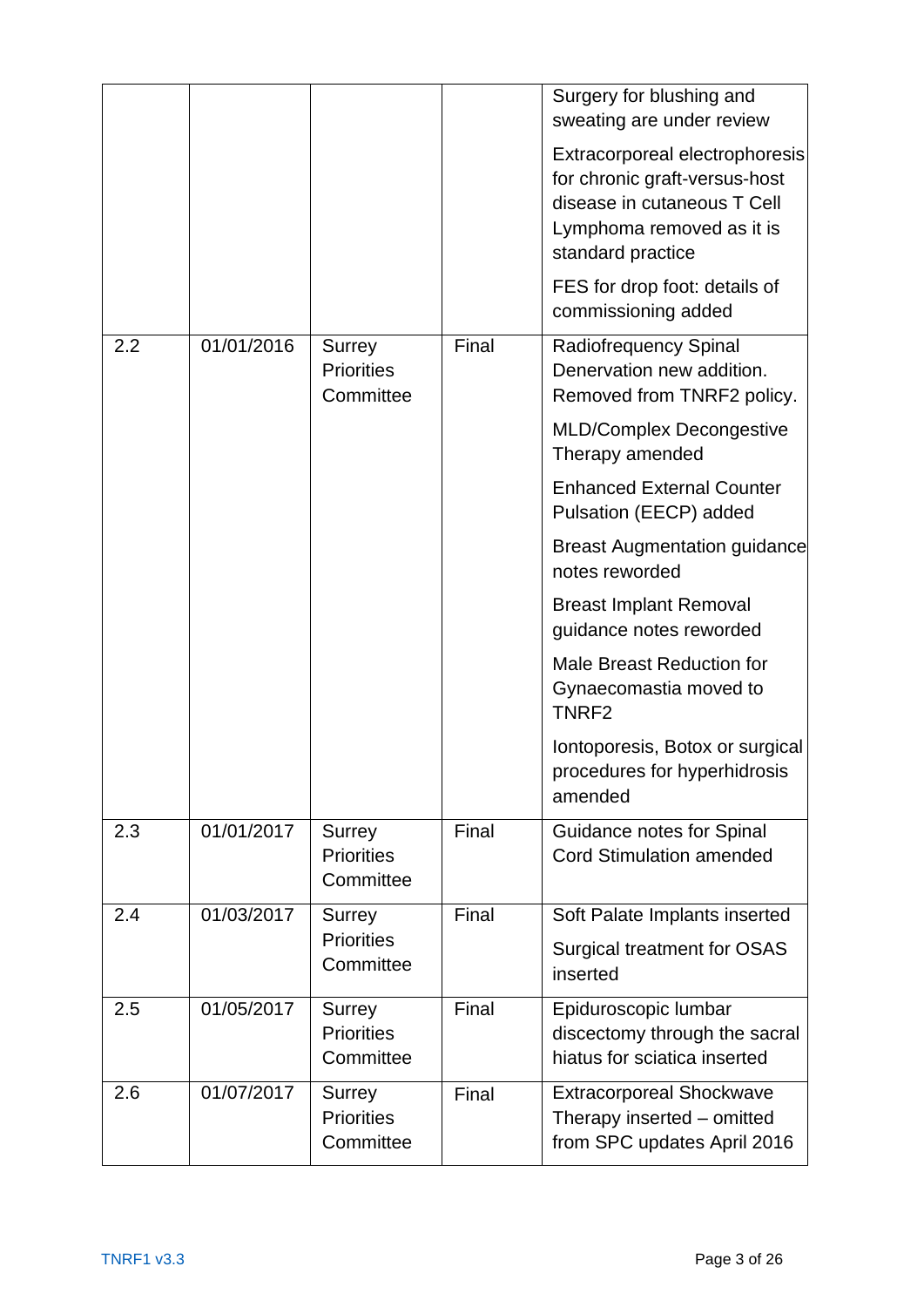|     |            | & Local<br>Management<br>Team                        |              | Included details relating to<br>funding requests for<br>equipment/devices under<br>'Treatments Not Routinely<br>Funded'                                                                                                                                                                                                                                                                                                                                                                                     |
|-----|------------|------------------------------------------------------|--------------|-------------------------------------------------------------------------------------------------------------------------------------------------------------------------------------------------------------------------------------------------------------------------------------------------------------------------------------------------------------------------------------------------------------------------------------------------------------------------------------------------------------|
| 2.7 | 01/06/2018 | Surrey<br><b>Priorities</b><br>Committee             | Final        | <b>Subacromial Shoulder</b><br>Decompression inserted<br>Repair of Diastasis of the<br><b>Rectus Abdominis Muscle</b><br>inserted                                                                                                                                                                                                                                                                                                                                                                           |
| 2.8 | 01.06.2019 | Surrey<br><b>Priorities</b><br>Committee             | <b>Draft</b> | <b>Occipital Nerve Stimulation</b><br>(ONS) for management of<br>medically intractable migraine,<br>medically refractory cluster<br>headaches and facial pain                                                                                                                                                                                                                                                                                                                                               |
| 2.9 | 26/09/19   | Surrey<br><b>Priorities</b><br>Committee             | <b>Draft</b> | TNRF1 068: Lumbar Facet<br>joint injections added<br>TNRF1 069: Cervical and<br><b>Thoracic Facet Joint Injections</b><br>added<br>TNRF1 070: Platelet rich<br>plasma injections (autologous<br>blood injections) added<br>TNRF1 071: Surgical<br>treatment for male<br>gynaecomastia added<br><b>TNRF1 058A: Radiofrequency</b><br>facet joint denervation (RFD)<br>of lumbar and cervical facet<br>joints for chronic facetal pain<br>removed<br>TNRF1 058B: Radiofrequency<br>spinal denervation removed |
| 3.0 | 08/01/2020 | Approved by<br>Governing<br>Body - Chair's<br>Action | Final        | Approved as Chair's Action                                                                                                                                                                                                                                                                                                                                                                                                                                                                                  |
| 3.1 | 01/11/2020 | <b>Virtual Surrey</b><br>Priorities<br>Committee     | <b>Draft</b> | <b>Agreed by Surrey Heartlands</b><br><b>CCG ICP Directors and Surrey</b><br><b>Heath CCG Medical Director</b>                                                                                                                                                                                                                                                                                                                                                                                              |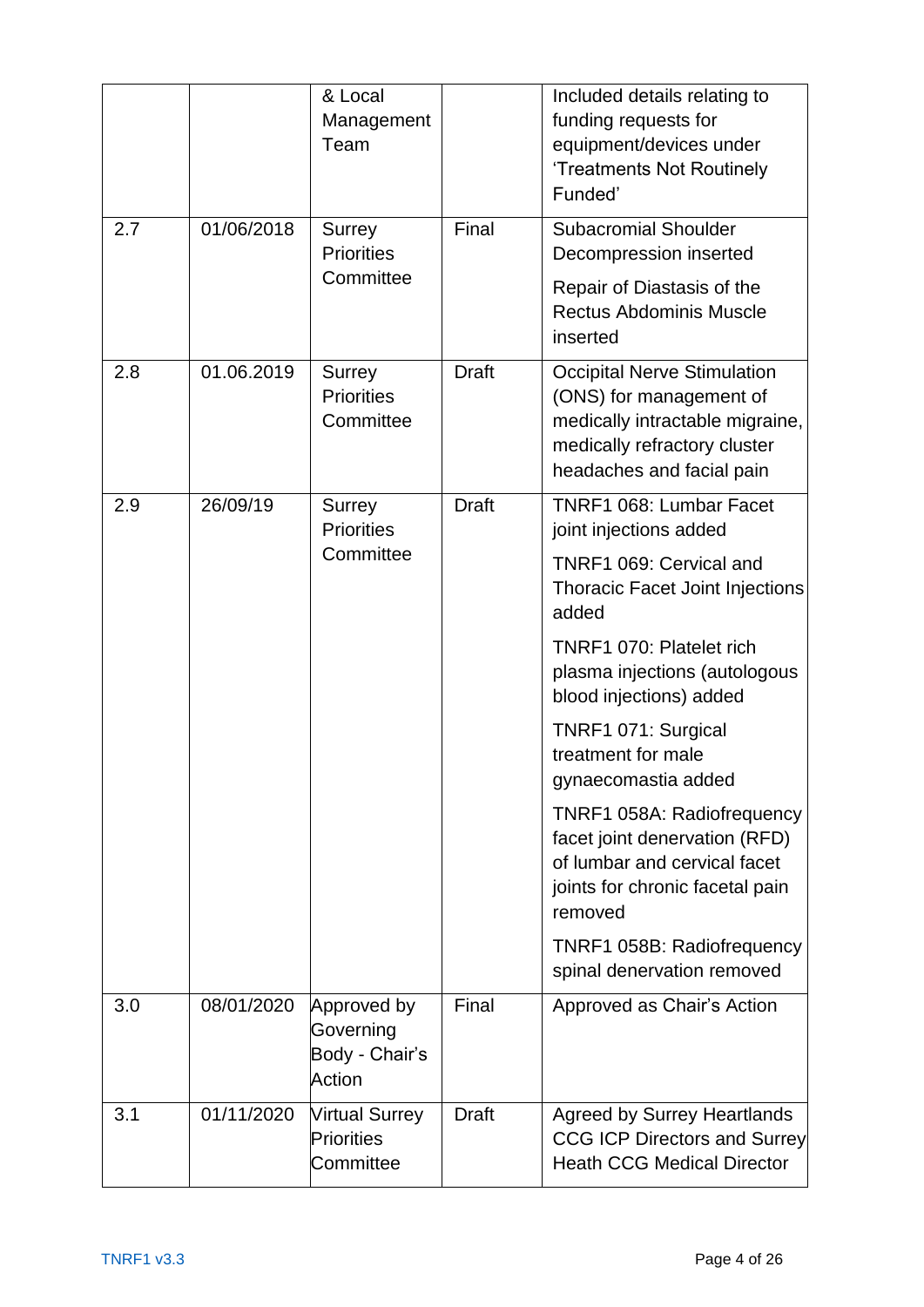|     |                   |                                                  |              | TNRF1 020: Liposuction<br>amended                                                                                                                                                                                  |
|-----|-------------------|--------------------------------------------------|--------------|--------------------------------------------------------------------------------------------------------------------------------------------------------------------------------------------------------------------|
| 3.1 | 02/12/2020        | <b>Virtual Surrey</b><br>Priorities<br>Committee | Final        | Approved and ratified by<br><b>Quality &amp; Performance Board</b><br>via Chair's Action                                                                                                                           |
| 3.2 | 12/05/2021        | <b>Virtual Surrey</b><br>Priorities<br>Committee | <b>Draft</b> | <b>Agreed by Surrey Heartlands</b><br><b>CCG ICP Directors and</b><br><b>Frimley CCG (Surrey Heath</b><br>only) Medical Director                                                                                   |
|     |                   |                                                  |              | TNRF1 057: EECP reviewed<br>against current evidence - no<br>changes made                                                                                                                                          |
|     |                   |                                                  |              | TNRF1 072: Functional<br>Electrical Stimulation (FES) in<br>dropped foot amended                                                                                                                                   |
|     |                   |                                                  |              | Review cycle moved from 3 to<br>5 years.                                                                                                                                                                           |
| 3.2 | 07/06/2021        | <b>Virtual Surrey</b><br>Priorities<br>Committee | Final        | Agreed by the Quality &<br><b>Performance Board</b>                                                                                                                                                                |
| 3.2 | 18/06/2021        | <b>Virtual Surrey</b><br>Priorities<br>Committee | Final        | Ratified for publication by the<br><b>Health &amp; Care Professionals</b><br>Executive                                                                                                                             |
| 3.3 | September<br>2021 | <b>Virtual Surrey</b><br>Priorities<br>Committee | <b>Draft</b> | TNRF1 001: Acupuncture for<br>Chronic Pain - Reviewed and<br>remains unchanged based on<br>clinical evidence                                                                                                       |
|     |                   |                                                  |              | TNRF1 072: Functional<br>Electrical Stimulation (FES) in<br>dropped foot amended to<br><b>Functional Electrical</b><br>Stimulation (FES) for Dropped<br>Foot of Central Neurological<br>Origin and policy reworded |
| 3.3 | October<br>2021   | <b>Virtual Surrey</b><br>Priorities<br>Committee | Final        | Approved by the Health &<br><b>Care Professionals Executive</b>                                                                                                                                                    |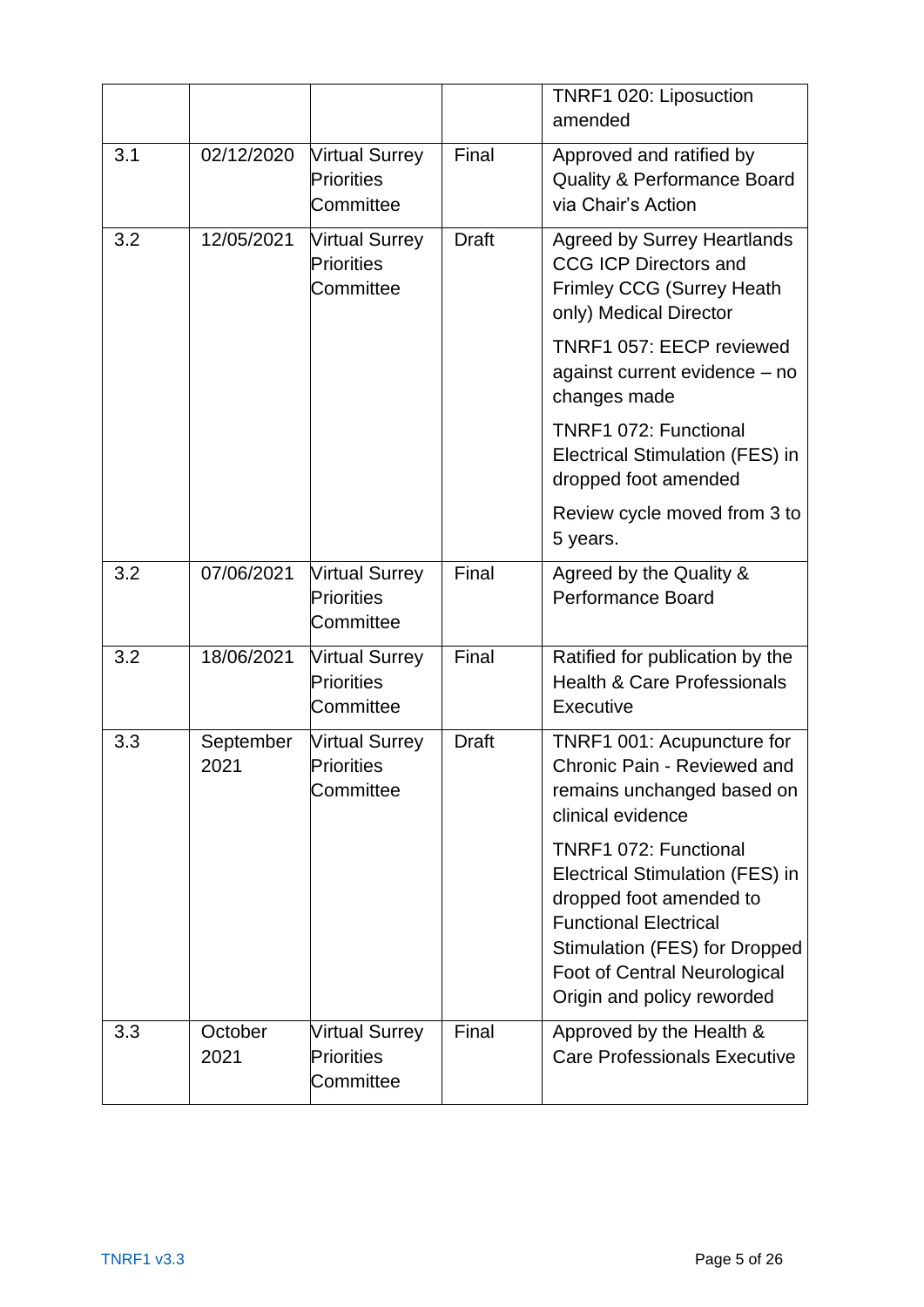#### **Equality statement**

Surrey Heartlands Clinical Commissioning Group (CCG) is committed to promoting equality and diversity in all its activities and to promote inclusive processes, practices and culture.

- We will strive to work to eliminate any unlawful or unfair discrimination including direct or indirect discrimination, discrimination by association, discrimination linked to a perceived characteristic, harassment and victimisation.
- We will remain proactive in taking steps to ensure inclusion and engagement for all the people who work for and with us.
- We will continue to strive towards a culture that is diverse and inclusive that recognises and develops the potential of all staff and service users.
- We recognise the business benefits and opportunities of having a diverse community of staff who value one another and realising the contribution they can make to achieve the CCG's vision.

This includes promoting equality and diversity for all irrespective of:

- o age\* o sexual orientation\*
- 
- 
- o gender\* o carers
	-
- 
- o disability\* o marriage and civil partnership\*
- o ethnic group\* o pregnancy and maternity\*
	-
- o gender reassignment\* o people with diverse communication needs
- o religion or belief\*

\*Under the Equality Act (2010) these are known as "protected characteristics".

The CCG aims to meet the diverse needs of our service, population and workforce, ensuring that none are placed at a disadvantage over others. We take into account the Human Rights Act 1998 and promote equal opportunities for all. We embrace the seven staff pledges in the NHS Constitution that represent a commitment by the NHS to provide high-quality working environments for staff. This policy is consistent with these pledges.

This document has been assessed to ensure that no employee or member of the public receives less favourable treatment based on their protected characteristics.

Members of staff, volunteers or members of the public are invited to request assistance with this policy if they have particular needs. If the member of staff has language difficulties and difficulty in understanding this policy, the use of an interpreter will be considered.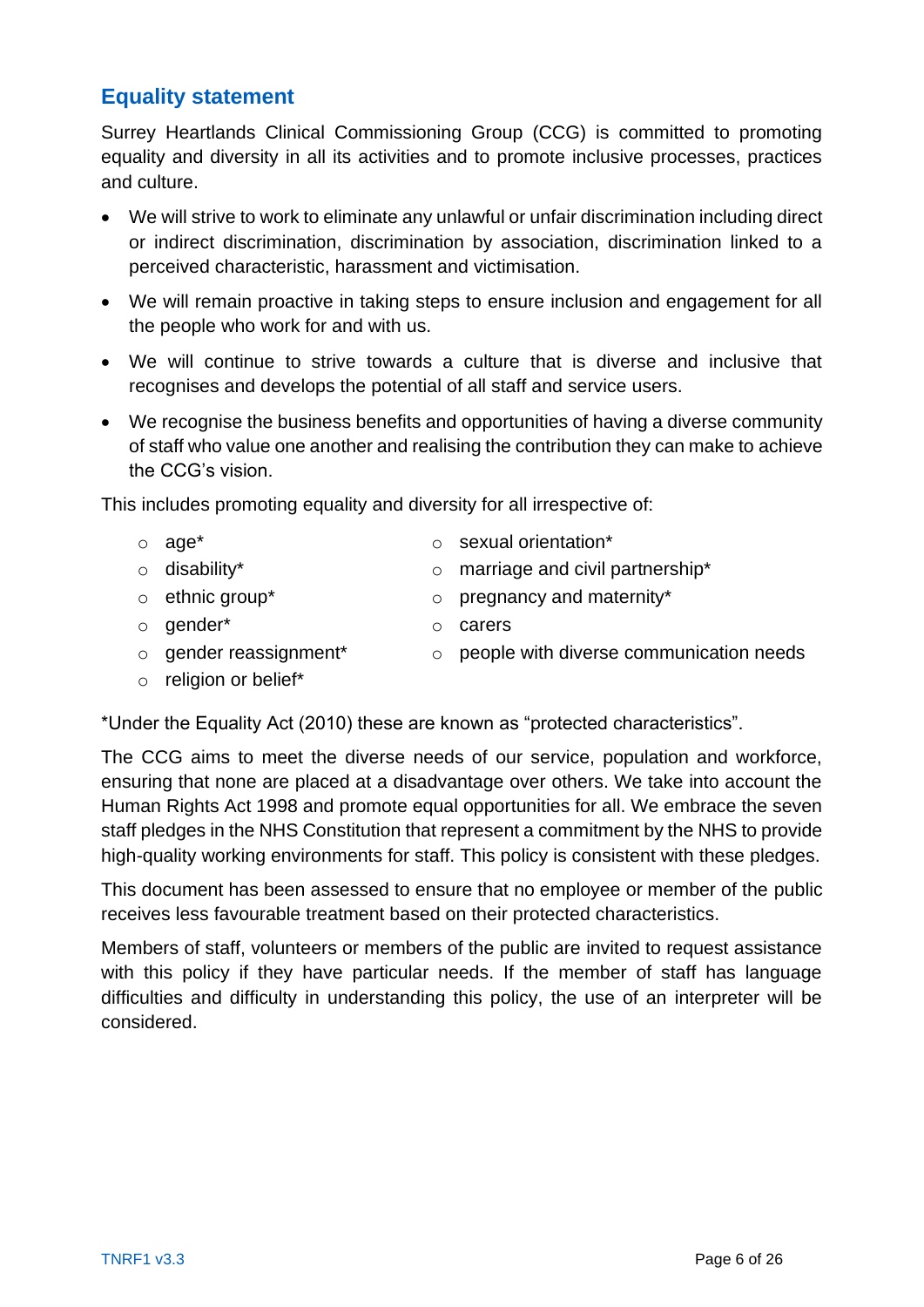## **Equality analysis**

Equality analysis is a way of considering the effect on different groups protected from discrimination by the Equality Act, such as people of different ages. There are two reasons for this:

- to consider if there are any unintended consequences for some groups
- to consider if the policy will be fully effective for all target groups

| <b>Title of Policy:</b>                                                                                                      | <b>Policy Ref:</b>   |
|------------------------------------------------------------------------------------------------------------------------------|----------------------|
| List of Procedures That Are Not Routinely<br><b>Funded Requiring Individual Funding</b><br>Applications                      | <b>TNRF 1 (CL02)</b> |
| Assessment conducted by (name, role):                                                                                        | Date of analysis:    |
| <b>Clare Johns (Lead Commissioning Pharmacy</b><br>Technician, Pharmaceutical Commissioning,<br><b>Surrey Heartlands CCG</b> | 17th April 2020      |

#### **Give a brief summary of the policy. Explain its aim.**

The policy provides information for clinicians about the procedures that are not routinely funded by the Surrey CCGs and where an individual funding request would be required if clinical exceptionality could be demonstrated for an individual patient.

**Who is intended to benefit from this policy?** *Explain the aim of the policy as applied to this group.*

All patients who have a clinical need will be able to access the treatments within this policy

**1. Evidence considered:** *What data or other information have you used to evaluate if this policy is likely to have a positive or an adverse impact upon protected groups when implemented?*

Information from NHS England at<https://www.england.nhs.uk/>

**2. Consultation:** *Give details of all consultation and engagement activities used to inform the analysis of impact.*

Liaison with Effective Commissioning Initiative (ECI) team acting on behalf of all Surrey CCGs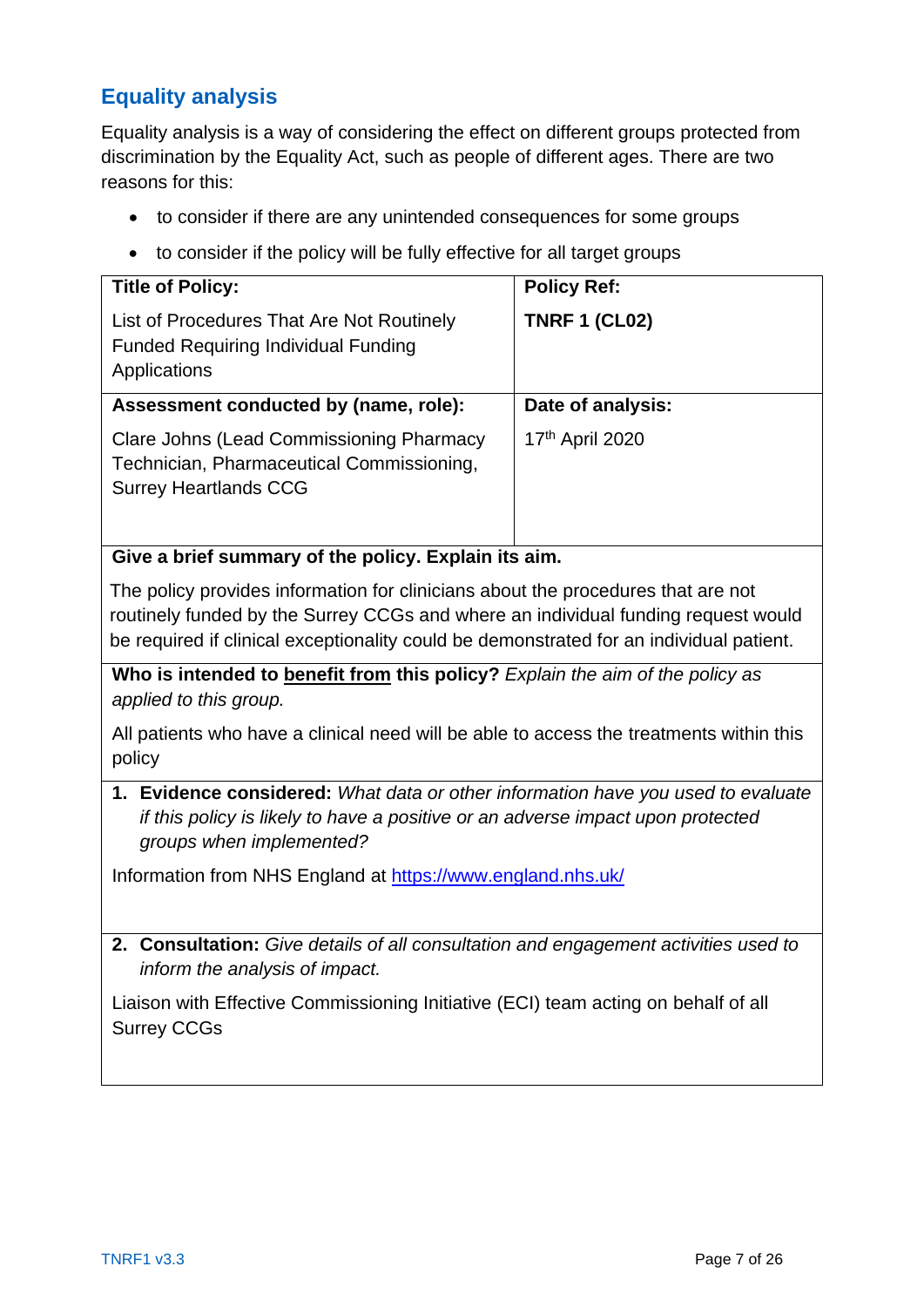*3.* **Analysis of impact:** *In the boxes below, identify any issues in the policy where equality characteristics require consideration for either those abiding by the policy or those the policy is aimed to benefit, based upon your research.*

*Are there any likely impacts for this group? Will this group be impacted differently by this policy? Are these impacts negative or positive? What actions will be taken to mitigate identified impacts?*

|    | a) Age                                                                                                                                                                                                                                                                                                                                                                                            | Neutral impact (be aware)                                                                                                                                                                                                                             |
|----|---------------------------------------------------------------------------------------------------------------------------------------------------------------------------------------------------------------------------------------------------------------------------------------------------------------------------------------------------------------------------------------------------|-------------------------------------------------------------------------------------------------------------------------------------------------------------------------------------------------------------------------------------------------------|
|    | Ageism is prejudice or discrimination on the<br>grounds of a person's age. Ageism can<br>affect anybody, regardless of their age                                                                                                                                                                                                                                                                  | Breast Augmentation (TNRF1-027),<br>children under the age of 18 and<br>under the NHS England Gender<br>Dysphoria pathway are considered<br>not to have finished growing<br>therefore would not be considered<br>for surgery until the patient is 18. |
| b) | <b>Disability</b>                                                                                                                                                                                                                                                                                                                                                                                 | Neutral impact                                                                                                                                                                                                                                        |
|    | A person has a disability (by law) if they<br>have a physical or mental impairment which<br>has a substantial and long-term adverse<br>effect on that person's ability to carry out<br>normal day-to-day activities.                                                                                                                                                                              |                                                                                                                                                                                                                                                       |
| C) | <b>Gender reassignment</b>                                                                                                                                                                                                                                                                                                                                                                        | Negative impact (be aware)                                                                                                                                                                                                                            |
|    | Gender reassignment is a personal, social,<br>and sometimes medical process by which a<br>person's gender appears to others to have<br>changed. Anyone who proposes to, starts or<br>has completed a process to change his, her<br>or their gender is protected from<br>discrimination under the Equality Act. A<br>person does not need to be undergoing<br>medical supervision to be protected. | Breast Augmentation (TNRF1-027),<br>children under the age of 18 and<br>under the NHS England Gender<br>Dysphoria pathway are considered<br>not to have finished growing<br>therefore would not be considered<br>for surgery until the patient is 18. |
|    | d) Marriage or civil partnership                                                                                                                                                                                                                                                                                                                                                                  | <b>Neutral Impact</b>                                                                                                                                                                                                                                 |
|    | This is the relationship between two people<br>who are husband and wife, or a similar<br>relationship between people of the same<br>sex (as defined by Marriage (Same Sex<br>Couples) Act 2013).                                                                                                                                                                                                  |                                                                                                                                                                                                                                                       |
|    | Civil partners must be treated the same as<br>married couples on a wide range of legal<br>matters.                                                                                                                                                                                                                                                                                                |                                                                                                                                                                                                                                                       |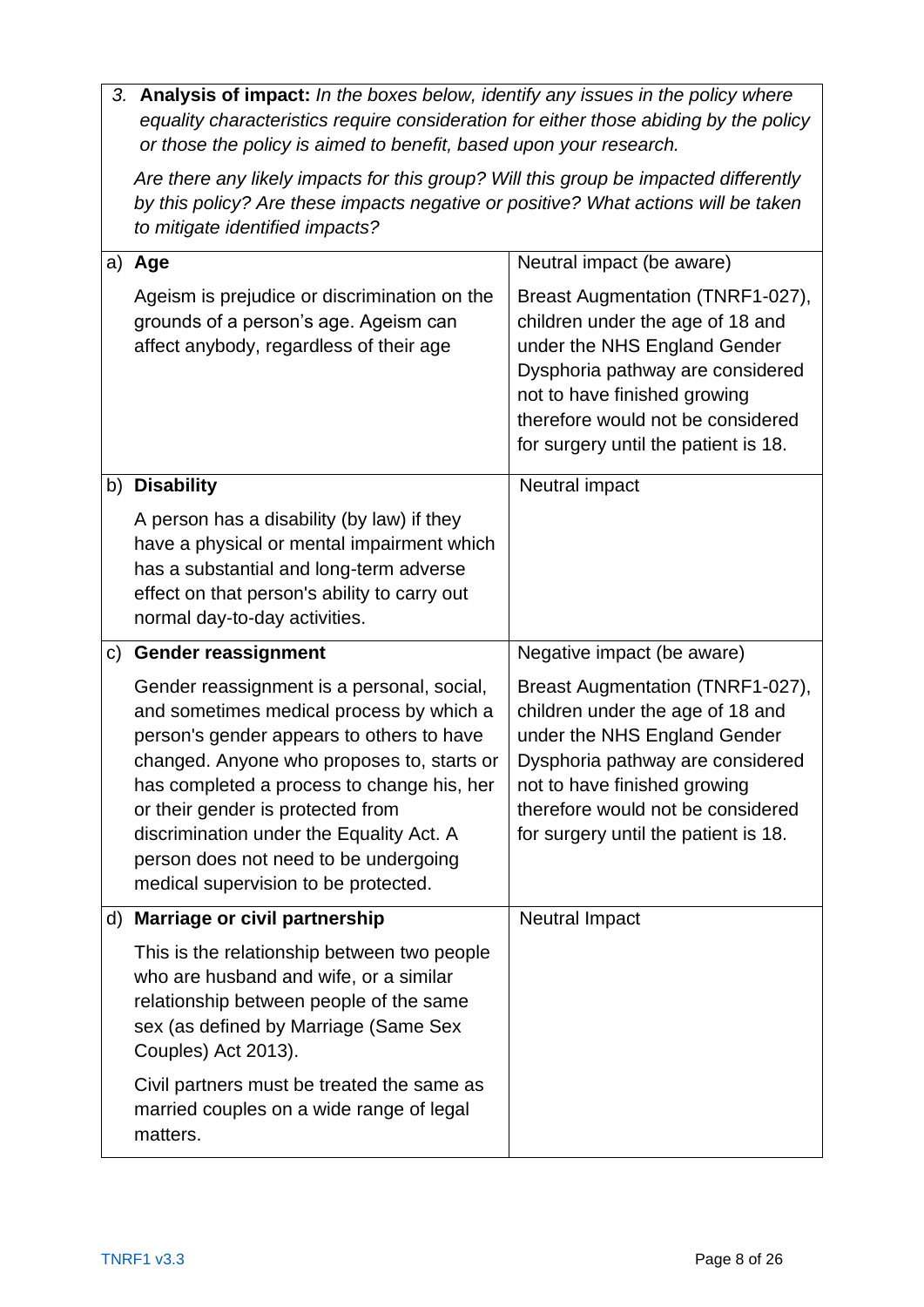| e) | Pregnancy and maternity (adoption is<br>covered within this)                                                                                                                                                                                                                                     | Neutral impact |
|----|--------------------------------------------------------------------------------------------------------------------------------------------------------------------------------------------------------------------------------------------------------------------------------------------------|----------------|
|    | Pregnancy - being pregnant or expecting a<br>baby. Maternity is the period after the birth<br>or adoption and is linked to maternity and<br>adoption leave in the employment context.                                                                                                            |                |
| f) | Race                                                                                                                                                                                                                                                                                             | Neutral impact |
|    | Race characteristics refers to a group of<br>people defined by their race, colour and<br>nationality (including citizenship) ethnic or<br>national origins.                                                                                                                                      |                |
| g) | <b>Religion and belief</b>                                                                                                                                                                                                                                                                       | Neutral impact |
|    | Religion refers to any religion while belief<br>comprises religious and philosophical<br>beliefs including lack of belief. Generally, a<br>belief should affect your life choices or the<br>way you live for it to be included in the<br>definition.                                             |                |
|    | h) Sex                                                                                                                                                                                                                                                                                           | Neutral impact |
|    | This is defined as a person's legal sex; in<br>the UK this is recognised as either being a<br>man or a woman. Sex is more commonly<br>referred to as gender identity, which is the<br>internal sense of being male, female, a<br>combination of male and female, or neither<br>male nor female.  |                |
| i) | <b>Sexual orientation</b>                                                                                                                                                                                                                                                                        | Neutral impact |
|    | Refers to a persons' orientation or attraction<br>towards; the same sex, opposite sex or to<br>both sexes.                                                                                                                                                                                       |                |
| j) | <b>Carers</b>                                                                                                                                                                                                                                                                                    | Neutral impact |
|    | A carer is anyone, including children and<br>adults who looks after a family member,<br>partner or friend who needs help because of<br>their illness, frailty, disability, a mental<br>health problem or an addiction and cannot<br>cope without their support. The care they<br>give is unpaid. |                |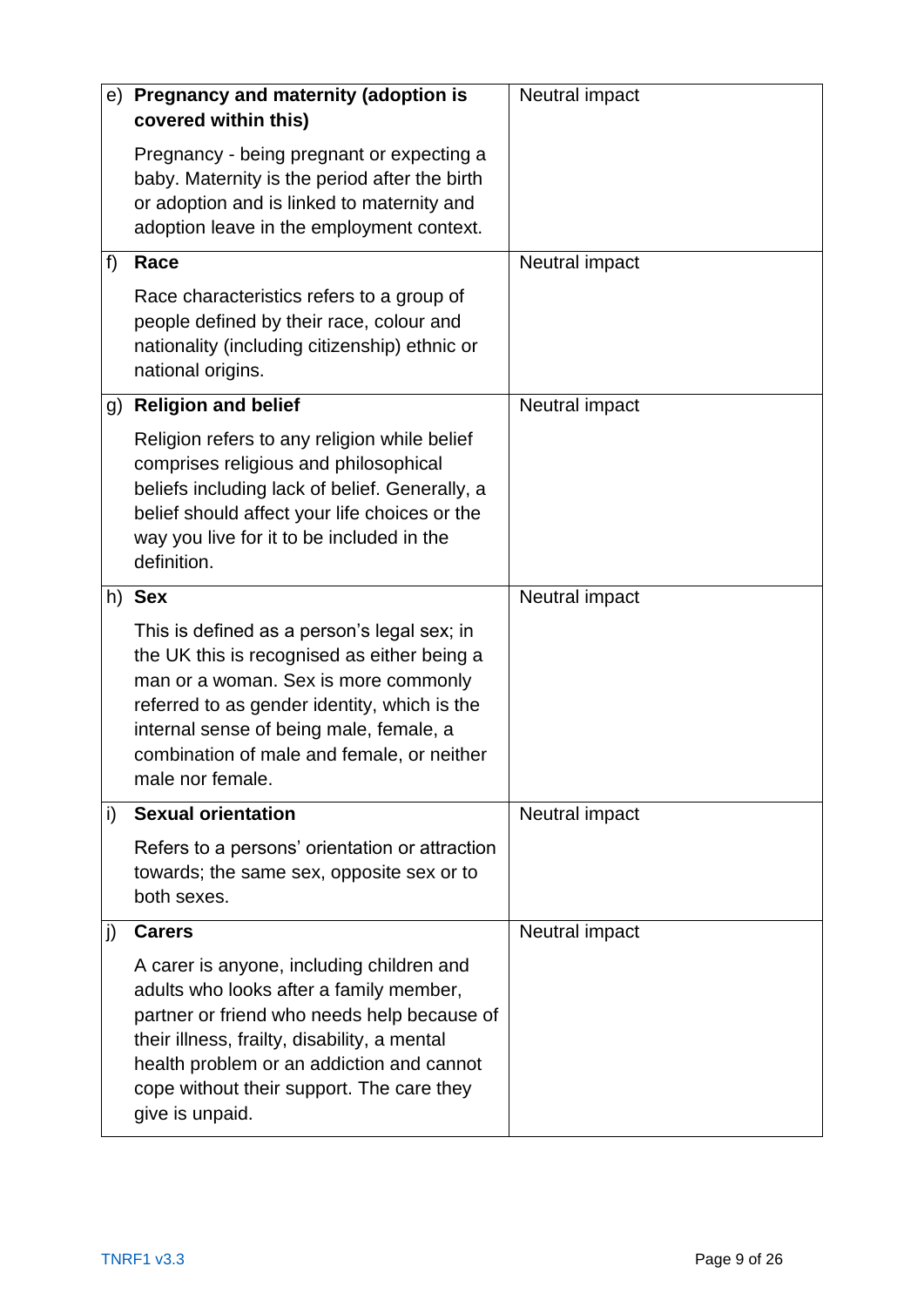**4. Monitoring:** *How will you review/monitor the impact and effectiveness of your actions?*

Equality impact assessment will be repeated each time this policy is updated. Complaints received by the effective commissioning Initiative (ECI) team will be used to determine impact of this policy on service users.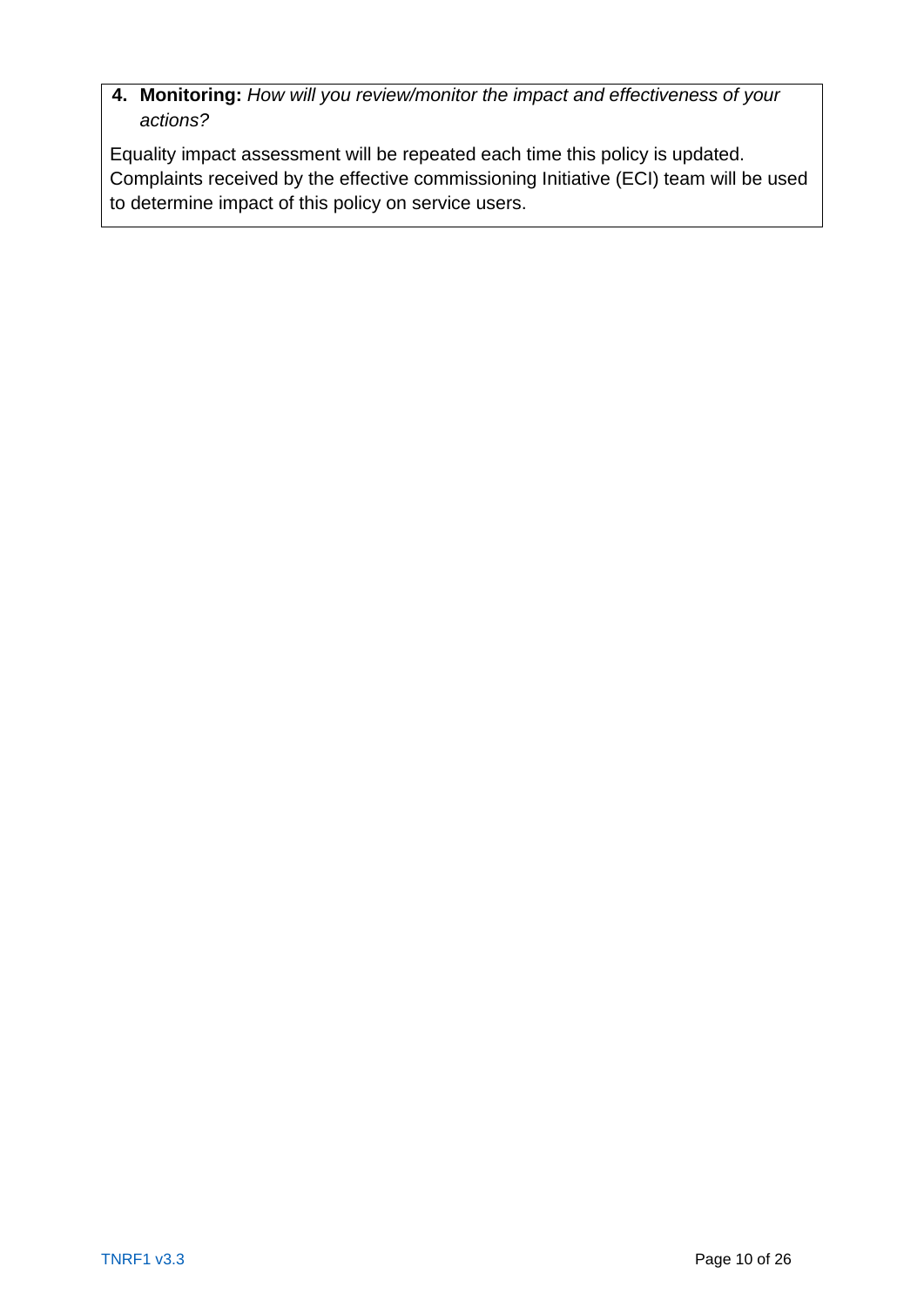## **Contents**

| 1 <sub>1</sub>   |  |
|------------------|--|
| 2.               |  |
| 2.1              |  |
| 2.2              |  |
| 2.3              |  |
| 2.4              |  |
| 3.               |  |
| $\overline{4}$ . |  |
| 5.               |  |
| 6.               |  |
| 7.               |  |
| 7.1              |  |
| 7.2              |  |
| 8.               |  |
| 9.               |  |
| 10.              |  |
| 11.              |  |
| 12.              |  |
| 13.              |  |
| 14.              |  |
| 15.              |  |
| 16.              |  |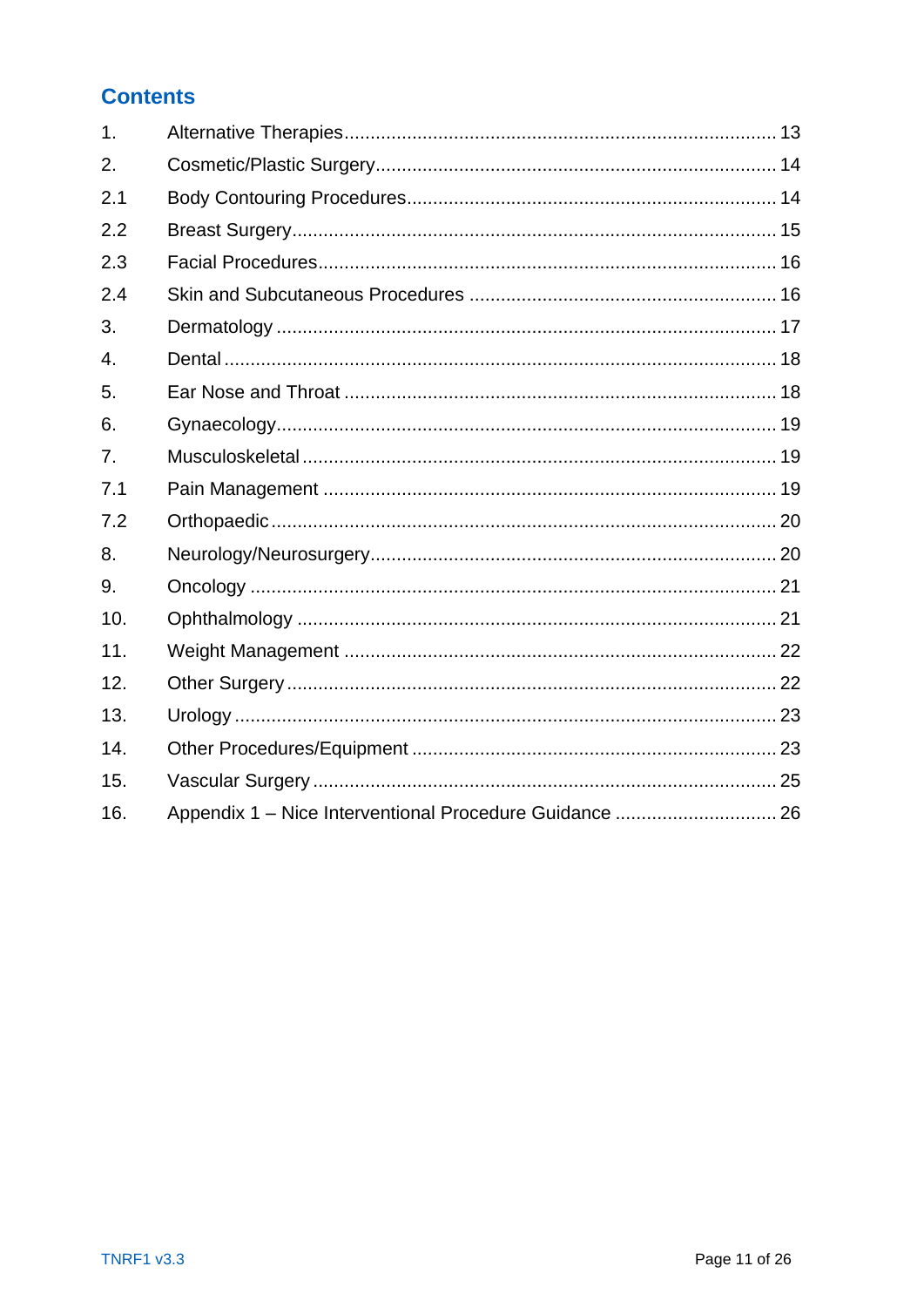## **List of Procedures That Are Not Routinely Funded Requiring Individual Funding Applications**

The Clinical Commissioning Group's (CCG's) have considered evidence of clinical effectiveness and experience, information on current activity, resources, costs and provision across the South East Coast in order to formulate the following recommendations. The CCG has also undertaken a comparative analysis with policies adopted by CCGs in Brighton, Kent and London and acknowledges with thanks the permission given to utilise their policy statements. There is no blanket ban on these procedures. There is an established mechanism for dealing with individual funding requests (IFR)/exceptions. The application form for clinicians wishing to request funding for individuals that are eligible against the definitions of a "rarity request" or an "exceptionality request" as set out in the CCGs Policy and Operating Procedures for dealing with Individual Funding Requests (IFRs).

The specific OPCS codes to which each of the treatments could be assigned are listed in the document embedded below and will be updated as and when national PbR guidance is released. Local coding will also be monitored and reflected in the listing.

**All procedures contained in this policy, with the exception of any equipment/device requests, will require an Individual Funding Request application before the procedure can take place (unless related to the treatment of cancer). This policy will be updated periodically as new clinical evidence emerges and in line with the Surrey Priorities Committee work plan.** 

**For details on the process for securing funding for equipment/devices, please see the Operating Process for dealing with IFR's.**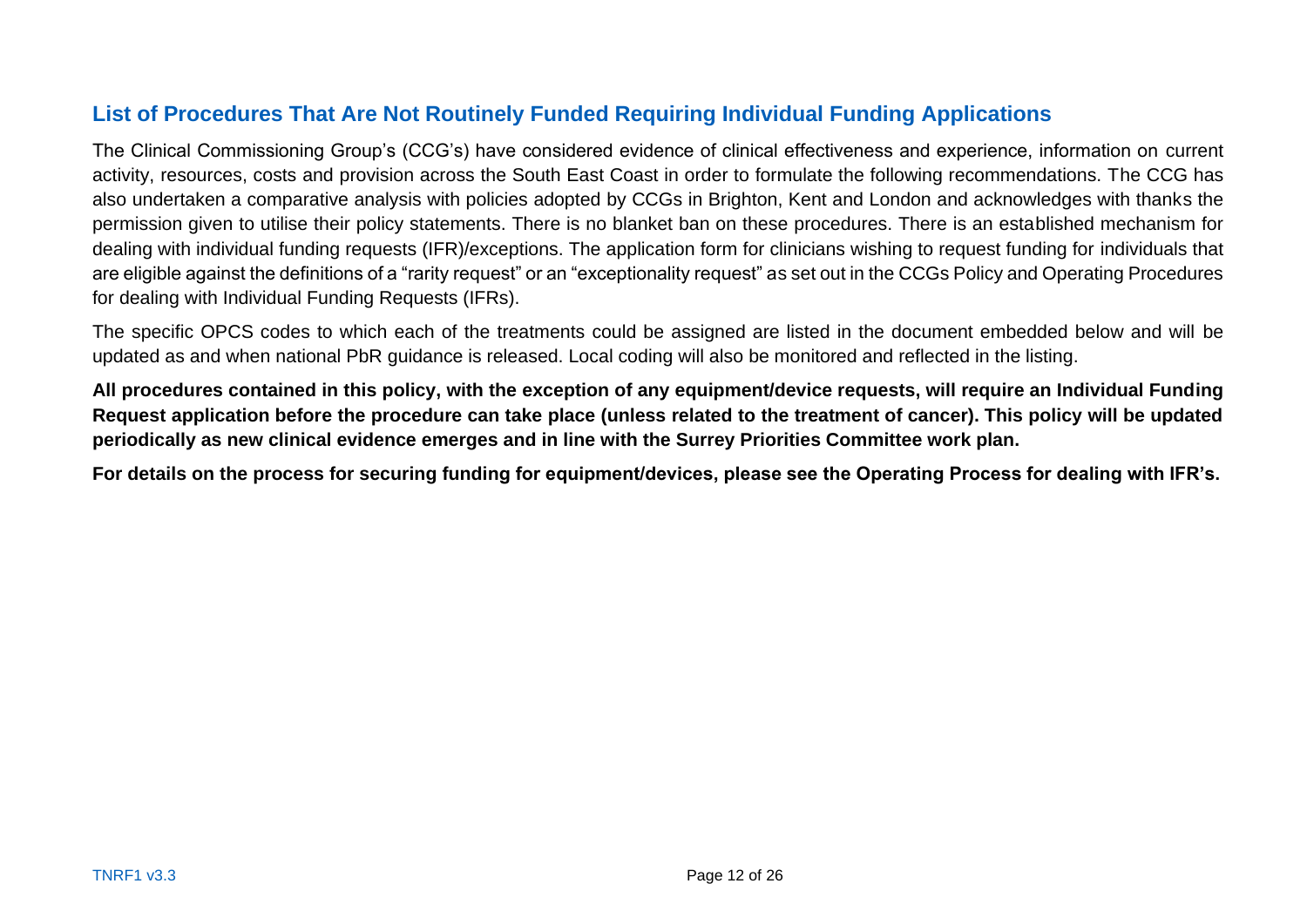# **1. Alternative Therapies**

<span id="page-12-0"></span>

| <b>Code</b>         | <b>Procedure / Treatment</b>                                | <b>TNRF Guidance Notes</b>                                                                                         |
|---------------------|-------------------------------------------------------------|--------------------------------------------------------------------------------------------------------------------|
| TNRF $1 - 001$      | Acupuncture for Chronic Pain                                | This procedure is not routinely funded                                                                             |
| <b>TNRF 1 - 002</b> | Aromatherapy                                                | This treatment is not routinely funded. (It is only available as part of palliative<br>care packages)              |
| <b>TNRF 1 - 003</b> | <b>Chinese medicines</b>                                    | This treatment is not routinely funded                                                                             |
| <b>TNRF 1 - 004</b> | Chiropractic therapy                                        | This treatment is not routinely funded                                                                             |
| <b>TNRF 1 - 005</b> | Clinical ecology                                            | These procedures are not routinely funded                                                                          |
| <b>TNRF 1 - 006</b> | <b>Herbal remedies</b>                                      | This treatment is not routinely funded                                                                             |
| <b>TNRF 1 - 007</b> | Homeopathy                                                  | This treatment is not routinely funded                                                                             |
| <b>TNRF 1 - 008</b> | Hydrotherapy, unless part of an<br>established care package | This treatment is not routinely funded                                                                             |
| <b>TNRF 1 - 009</b> | Hypnotherapy                                                | This procedure is not routinely funded                                                                             |
| <b>TNRF 1 - 010</b> | Massage                                                     | This treatment is not routinely funded. (It is only available as part of<br>commissioned palliative care packages) |
| <b>TNRF 1 - 011</b> | Osteopathy                                                  | This treatment is not routinely funded                                                                             |
| <b>TNRF 1 - 012</b> | Reflexology                                                 | This procedure is not routinely funded                                                                             |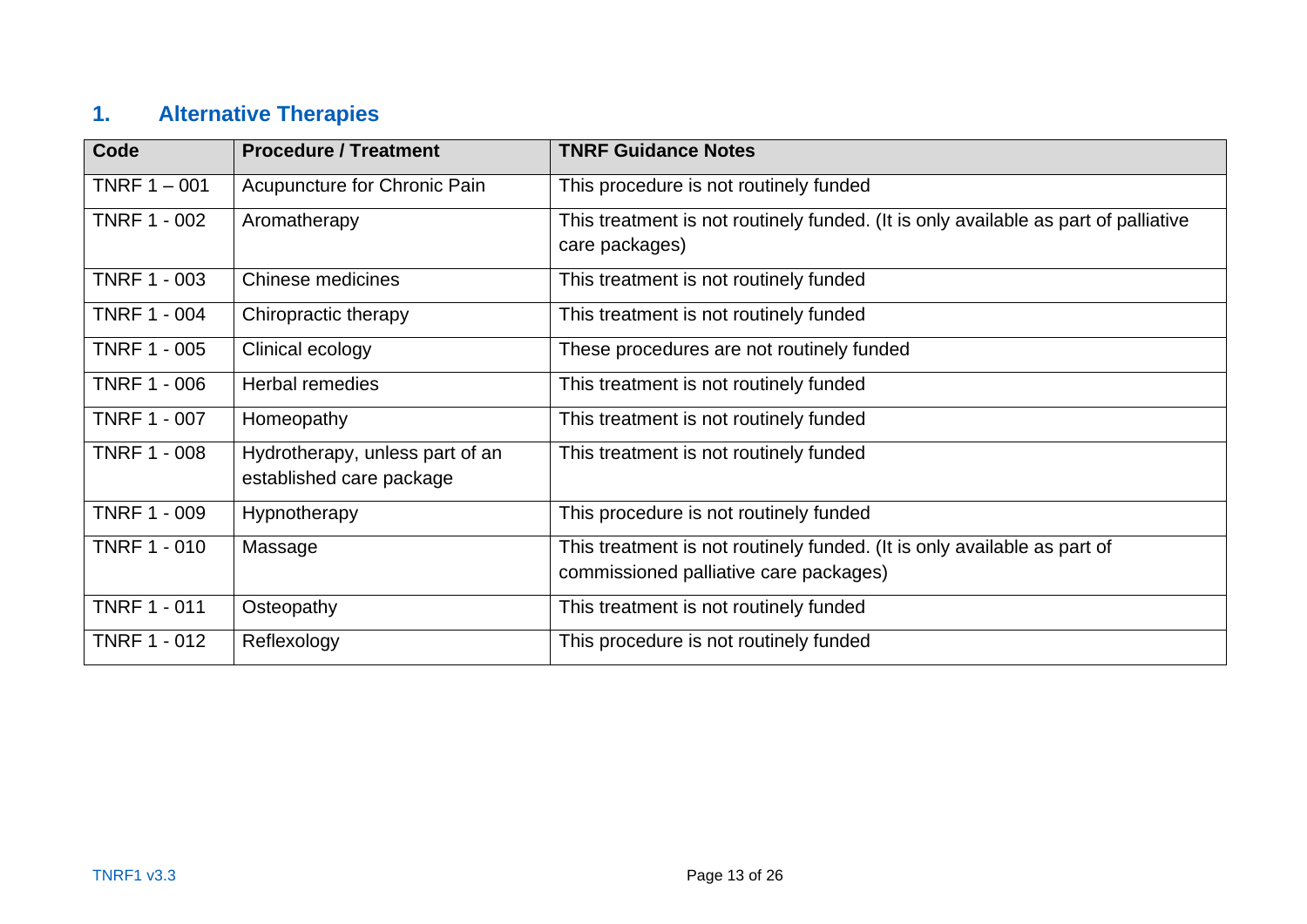## **2. Cosmetic/Plastic Surgery**

## **2.1 Body Contouring Procedures**

<span id="page-13-1"></span><span id="page-13-0"></span>

| <b>Code</b>         | <b>Procedure / Treatment</b>                    | <b>TNRF Guidance Notes</b>                                                                                                                                                                                                                                                                                                                                                                                                                                                                                         |
|---------------------|-------------------------------------------------|--------------------------------------------------------------------------------------------------------------------------------------------------------------------------------------------------------------------------------------------------------------------------------------------------------------------------------------------------------------------------------------------------------------------------------------------------------------------------------------------------------------------|
| <b>TNRF 1 - 013</b> | Apronectomy/Abdominoplasty                      | This procedure is not routinely funded                                                                                                                                                                                                                                                                                                                                                                                                                                                                             |
| <b>TNRF 1 - 014</b> | Removal of excess skin following<br>weight loss | This procedure is not routinely funded, in line with South East Coast Policy<br>Recommendation Committee (PR 2009-09). Bariatric Surgeons, GPs and other<br>clinicians supporting patients in losing weight should document discussions with<br>patients regarding the possibility of being left with excess skin after profound<br>weight loss and inform patients that surgery to remove excess skin is not routinely<br>available on the NHS. Where appropriate, this should be part of the consent<br>process. |
| <b>TNRF 1 - 015</b> | Body contouring                                 | This procedure is not routinely funded                                                                                                                                                                                                                                                                                                                                                                                                                                                                             |
| <b>TNRF 1 - 016</b> | Brachioplasty/Upper arm lift                    | This procedure is not routinely funded                                                                                                                                                                                                                                                                                                                                                                                                                                                                             |
| <b>TNRF 1 - 017</b> | <b>Buttock Lift</b>                             | This procedure is not routinely funded                                                                                                                                                                                                                                                                                                                                                                                                                                                                             |
| <b>TNRF 1 - 018</b> | Calf implants                                   | This procedure is not routinely funded                                                                                                                                                                                                                                                                                                                                                                                                                                                                             |
| <b>TNRF 1 - 019</b> | Excision of redundant skin or fat               | This procedure is not routinely funded                                                                                                                                                                                                                                                                                                                                                                                                                                                                             |
| <b>TNRF 1 - 020</b> | Liposuction                                     | The CCG will not routinely fund cosmetic liposuction                                                                                                                                                                                                                                                                                                                                                                                                                                                               |
| <b>TNRF 1 - 021</b> | Neck lift                                       | This procedure is not routinely funded                                                                                                                                                                                                                                                                                                                                                                                                                                                                             |
| <b>TNRF 1 - 022</b> | Plastic operations on umbilicus                 | This procedure is not routinely funded                                                                                                                                                                                                                                                                                                                                                                                                                                                                             |
| <b>TNRF 1 - 023</b> | Refashioning of scar                            | This procedure is not routinely funded                                                                                                                                                                                                                                                                                                                                                                                                                                                                             |
| <b>TNRF 1 - 024</b> | Submental lipectomy                             | This procedure is not routinely funded                                                                                                                                                                                                                                                                                                                                                                                                                                                                             |
| <b>TNRF 1 - 025</b> | Thigh lift                                      | This procedure is not routinely funded                                                                                                                                                                                                                                                                                                                                                                                                                                                                             |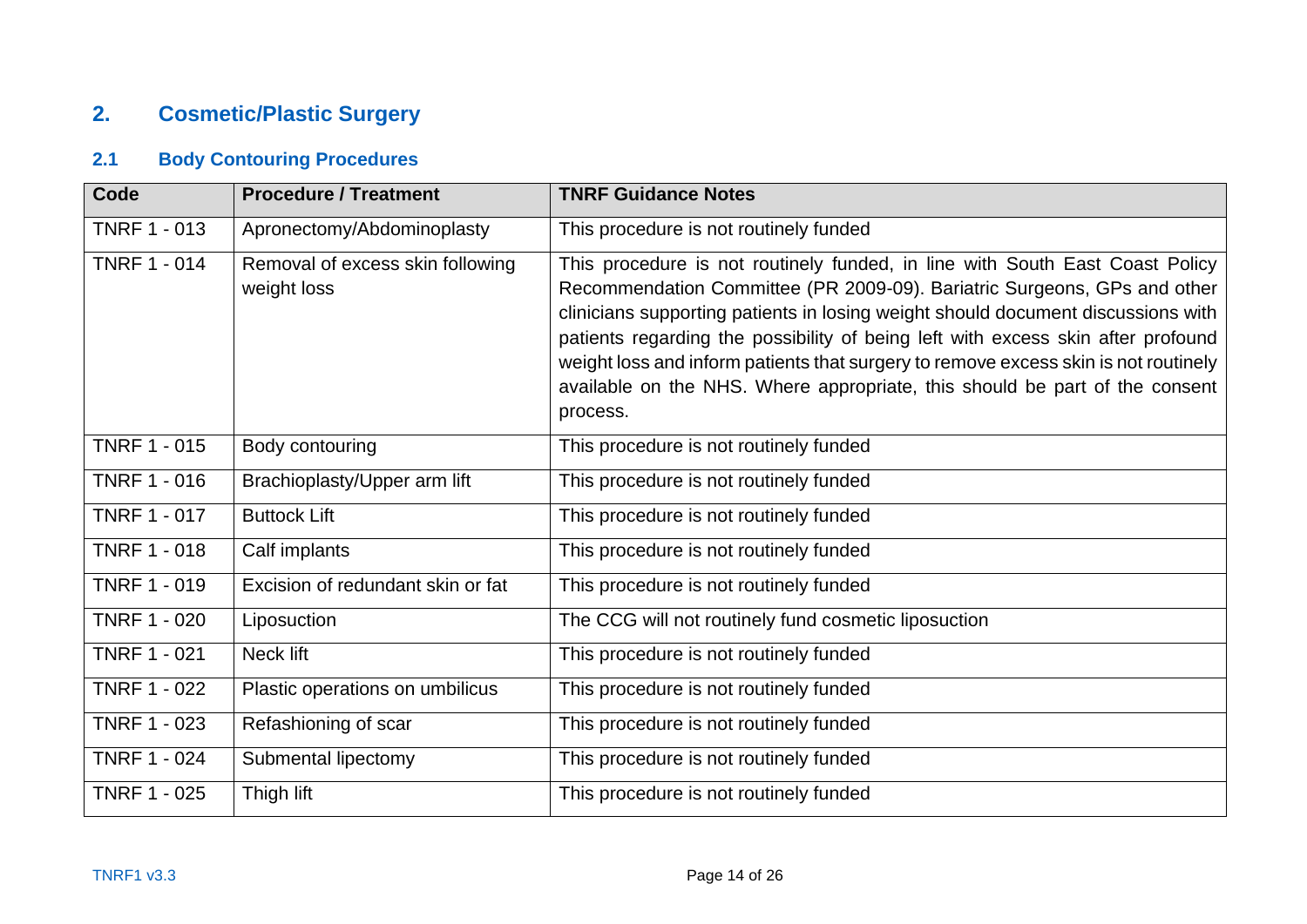| 026<br>TNRF | arm<br>reduction<br>Upper | routinelv<br>; procedure is<br>tundea<br>not -<br>his |
|-------------|---------------------------|-------------------------------------------------------|
|-------------|---------------------------|-------------------------------------------------------|

## **2.2 Breast Surgery**

<span id="page-14-0"></span>

| Code                | <b>Procedure / Treatment</b>                 | <b>TNRF Guidance Notes</b>                                                                                                                                                                                                                                                                                                                                           |
|---------------------|----------------------------------------------|----------------------------------------------------------------------------------------------------------------------------------------------------------------------------------------------------------------------------------------------------------------------------------------------------------------------------------------------------------------------|
| <b>TNRF 1 - 027</b> | <b>Breast augmentation</b>                   | This procedure is not routinely funded. This recommendation does not apply to<br>patients undergoing breast reconstruction as part of treatment for breast cancer;<br>South East Coast Policy Recommendation 2011-03. Patients requiring this<br>procedure as part of a Gender Dysphoria care pathway approved by NHS<br>England will be considered on an IFR basis. |
| <b>TNRF 1 - 028</b> | <b>Breast Implant Removal</b>                | Surrey Heartlands CCG will consider a funding application for the removal of<br>breast implant(s) where it is clinically indicated. The CCG will not fund<br>replacement implants.                                                                                                                                                                                   |
| N/A                 | <b>Breast reduction</b>                      | See TNRF 2 List of Procedures with Restriction/Thresholds Policy                                                                                                                                                                                                                                                                                                     |
| TNRF 1 - 028a       | Mastopexy                                    | This procedure is not routinely funded. Mastopexy is not funded within the local<br>NHS for any patient group. This recommendation does not apply to patients<br>undergoing breast reconstruction as part of treatment for breast cancer; South<br>East Coast Policy Recommendation 2011-06.                                                                         |
| <b>TNRF 1 - 029</b> | Correction of inverted nipple                | This procedure is not routinely funded. Nipple eversion is not funded within the<br>local NHS for any patient group. This recommendation does not apply to patients<br>undergoing breast reconstruction as part of treatment for breast cancer; South<br>East Coast Policy Recommendation 2011-07.                                                                   |
| TNRF1 071           | Surgical treatment for male<br>gynaecomastia | This procedure is not routinely funded                                                                                                                                                                                                                                                                                                                               |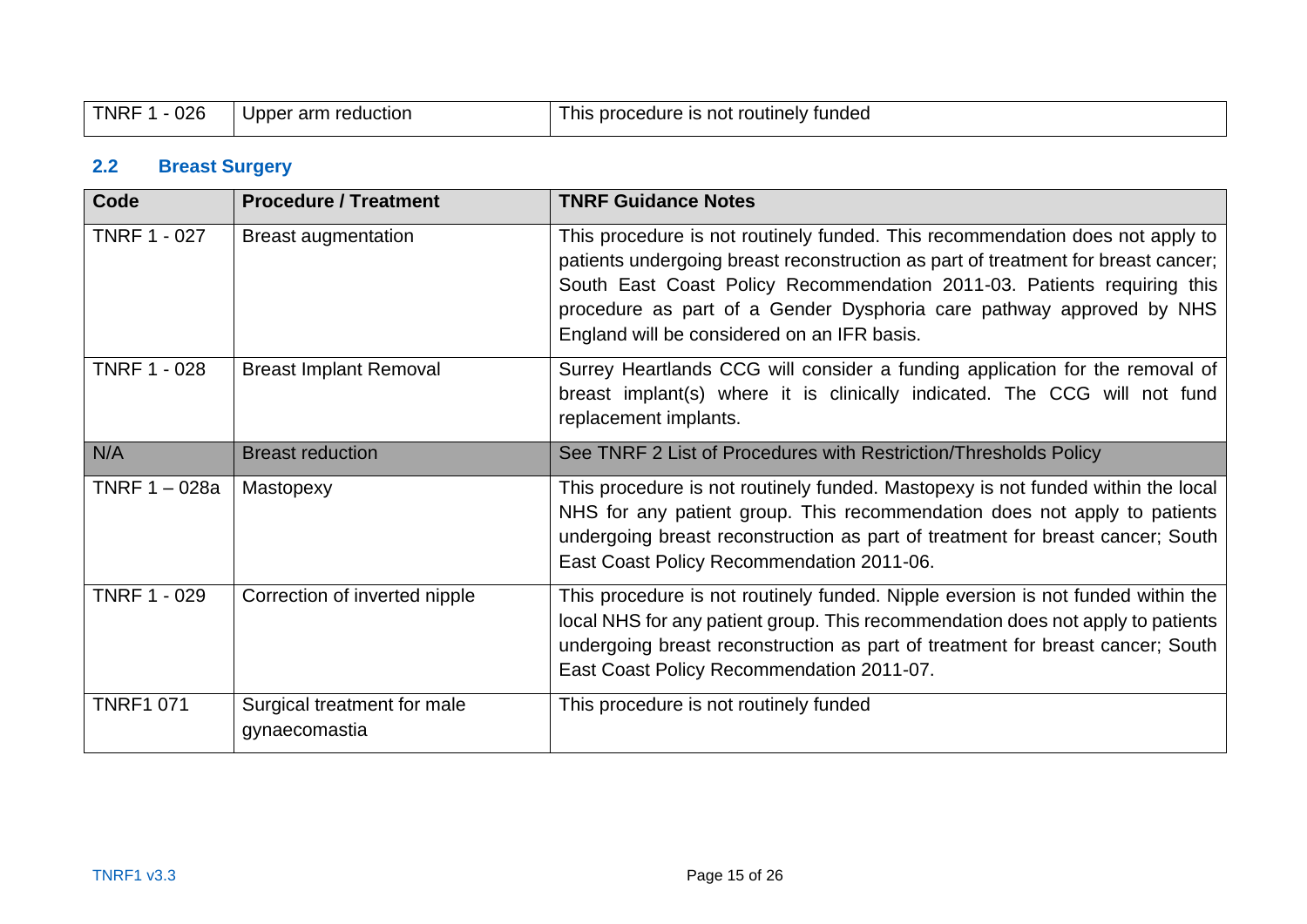#### **2.3 Facial Procedures**

| Code                | <b>Procedure / Treatment</b>           | <b>TNRF Guidance Notes</b>                                |
|---------------------|----------------------------------------|-----------------------------------------------------------|
| N/A                 | <b>Blepharoplasty / Ptosis Surgery</b> | See List of Procedures with Restriction/Thresholds Policy |
| <b>TNRF 1 - 031</b> | Face lift                              | This procedure is not routinely funded                    |
| <b>TNRF 1 - 032</b> | <b>Brow lift</b>                       | This procedure is not routinely funded                    |
| <b>TNRF 1 - 033</b> | Correction of brow ptosis              | This procedure is not routinely funded                    |

#### **2.4 Skin and Subcutaneous Procedures**

<span id="page-15-1"></span><span id="page-15-0"></span>

| Code                | <b>Procedure / Treatment</b>                                                                       | <b>TNRF Guidance Notes</b>                                                                                                                                                                                                             |
|---------------------|----------------------------------------------------------------------------------------------------|----------------------------------------------------------------------------------------------------------------------------------------------------------------------------------------------------------------------------------------|
| <b>TNRF 1 - 034</b> | Hair transplant / Hair graft/ Hair<br>replacement /Intralace hair system<br>for abnormal hair loss | Procedures for this are not routinely funded. (Hair pieces and wigs for patients<br>experiencing total hair loss as a result of alopecia totalis, cancer treatment,<br>previous surgery or trauma are available from local NHS Trusts) |
| <b>TNRF 1 - 035</b> | Irregularities of aesthetic<br>significance                                                        | Procedures for this are not routinely funded                                                                                                                                                                                           |
| <b>TNRF 1 - 036</b> | Repair of chronic tear of lobe of<br>external ear                                                  | This procedure is not routinely funded                                                                                                                                                                                                 |
| <b>TNRF 1 - 037</b> | Repair of chronic clefts due to<br>avulsion of body piercing                                       | This procedure is not routinely funded                                                                                                                                                                                                 |
| <b>TNRF 1 - 038</b> | Skin grafts for scars                                                                              | This procedure is not routinely funded. The CCG will fund this treatment for burns<br>and as part of reconstruction following major trauma                                                                                             |
| <b>TNRF 1 - 039</b> | Tattoo removal                                                                                     | This procedure is not routinely funded                                                                                                                                                                                                 |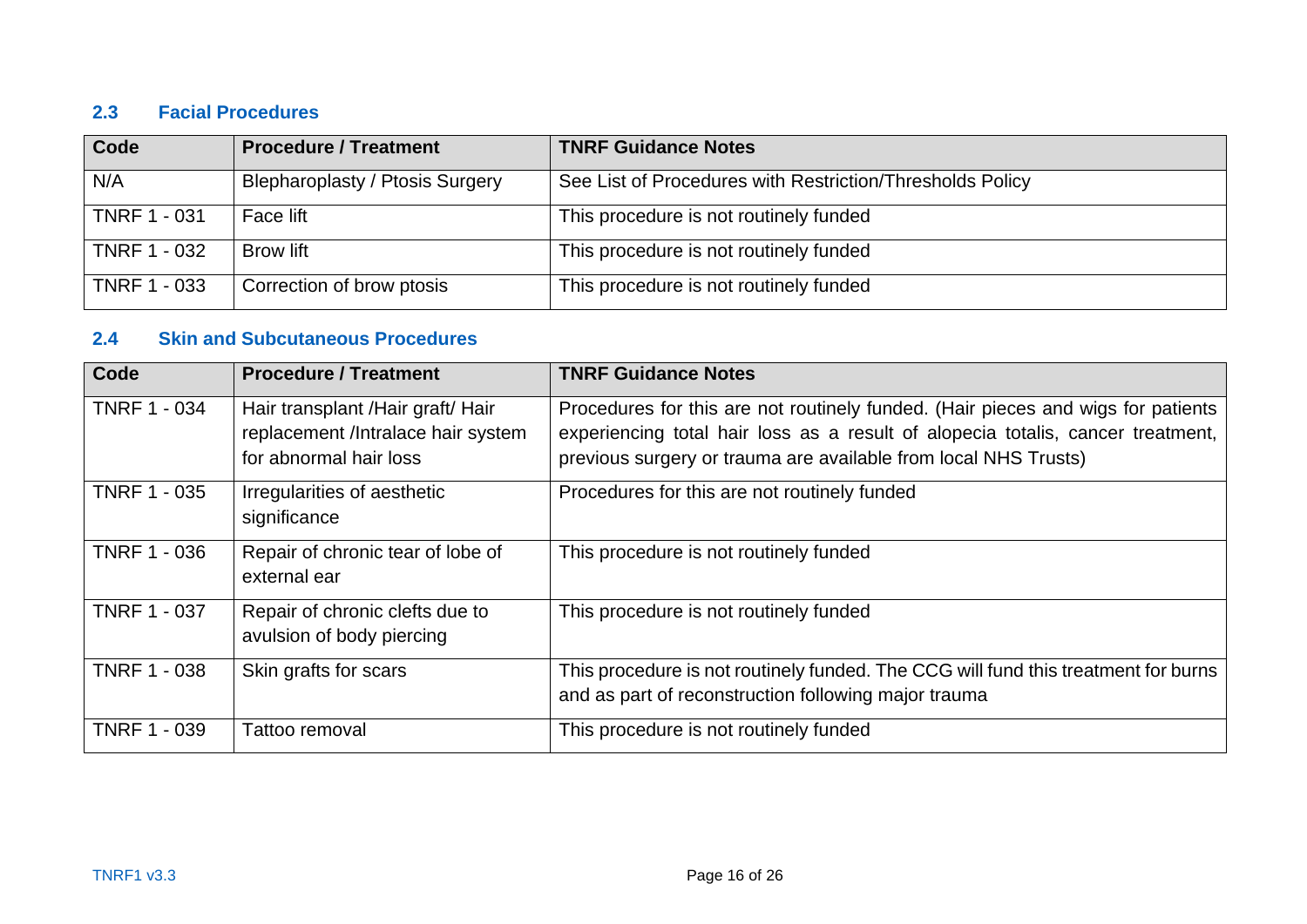## **3. Dermatology**

<span id="page-16-0"></span>

| Code                | <b>Procedure / Treatment</b>                                                   | <b>TNRF Guidance Notes</b>                                                                                                                 |
|---------------------|--------------------------------------------------------------------------------|--------------------------------------------------------------------------------------------------------------------------------------------|
| TNRF 1 - 040        | <b>Chemical peels</b>                                                          | This procedure is not routinely funded                                                                                                     |
| <b>TNRF 1 - 041</b> | Dermabrasion of skin                                                           | This procedure is not routinely funded                                                                                                     |
| <b>TNRF 1 - 042</b> | <b>Electrolysis</b>                                                            | This procedure is not routinely funded with the exception of the treatment of<br>ingrowing eyelashes, which is routinely funded            |
| <b>TNRF 1 - 043</b> | Hirsutism procedures                                                           | Hair removal procedures for hirsutism are not routinely funded                                                                             |
| TNRF $1 - 044$      | Iontophoresis or Botox for<br><b>Hyperhidrosis</b>                             | This procedure is not routinely funded                                                                                                     |
| <b>TNRF 1 - 045</b> | Laser therapy / Laser treatment/<br>Tunable dye laser for aesthetic<br>reasons | These procedures are not routinely funded                                                                                                  |
| <b>TNRF 1 - 046</b> | Tattooing of the skin                                                          | This procedure is not routinely funded. Removal of nipple tattooing will be<br>funded as part of breast reconstruction for cancer patients |
| N/A                 | Removal of benign skin lesions                                                 | See TNRF 2 List of Procedures with Restriction/Thresholds Policy                                                                           |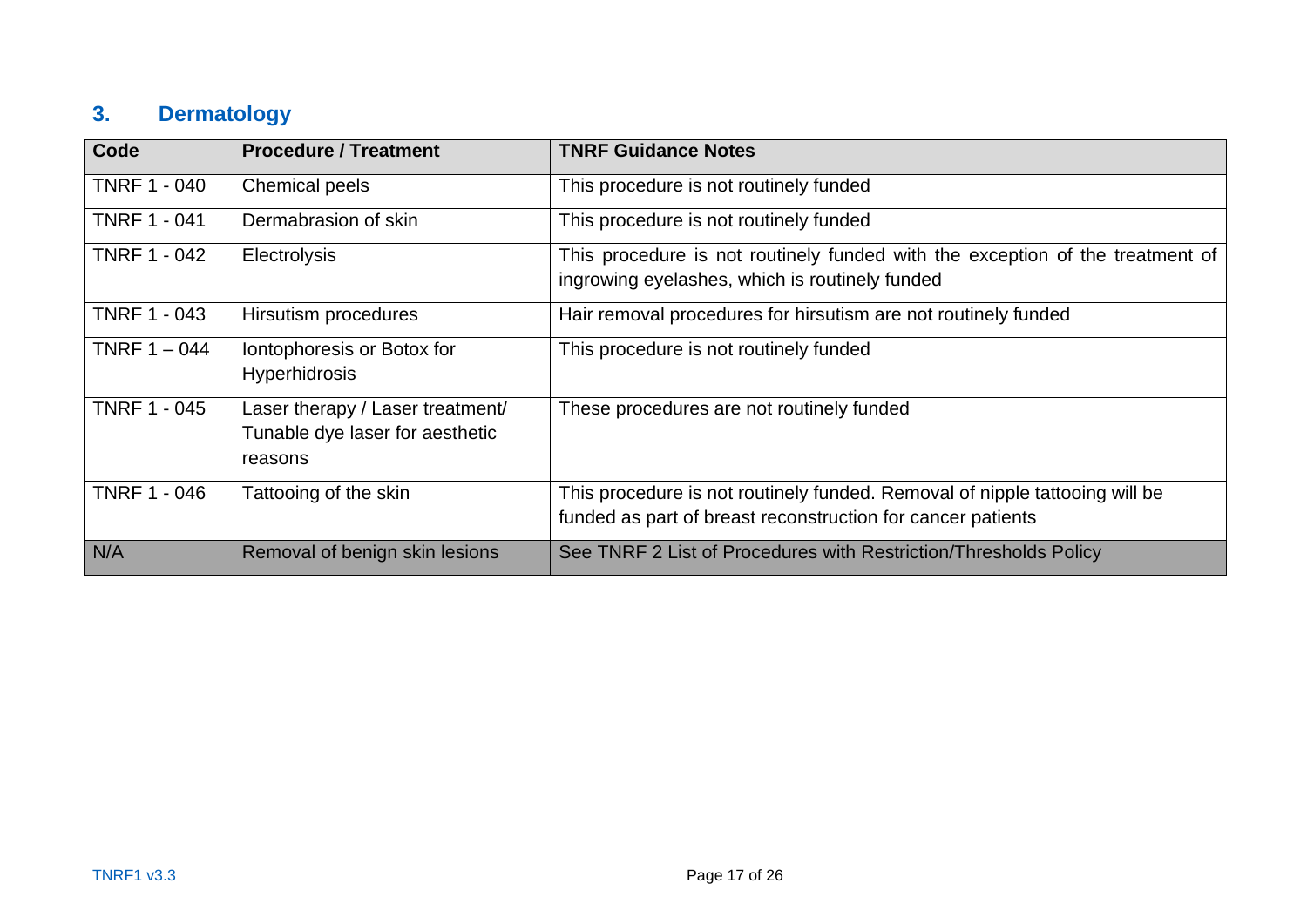## **4. Dental**

| Code | <b>Procedure / Treatment</b>                                                               | <b>TNRF Guidance Notes</b>                                                                         |
|------|--------------------------------------------------------------------------------------------|----------------------------------------------------------------------------------------------------|
| N/A  | <b>Dental Implants</b>                                                                     | This service is commissioned, and applications are managed by the NHS<br>England Area Team.        |
| N/A  | Orthodontics (Grade 3.5 and below<br>on the Index of Orthodontic<br><b>Treatment Need)</b> | This service is commissioned, and applications are managed by the NHS<br><b>England Area Team.</b> |
| N/A  | Orthognathic surgery                                                                       | This service is commissioned, and applications are managed by the NHS<br>England Area Team.        |

## **5. Ear Nose and Throat**

<span id="page-17-1"></span><span id="page-17-0"></span>

| Code            | <b>Procedure / Treatment</b>                                       | <b>TNRF Guidance Notes</b>                                                                                                                                                                                                                                                                                                           |
|-----------------|--------------------------------------------------------------------|--------------------------------------------------------------------------------------------------------------------------------------------------------------------------------------------------------------------------------------------------------------------------------------------------------------------------------------|
| TNRF $1 - 047a$ | Procedures to correct Rhinophyma                                   | Surgical procedures/treatments for this condition are not routinely funded                                                                                                                                                                                                                                                           |
| TNRF $1 - 047b$ | Rhinoplasty for cosmetic reasons                                   | This procedure is not routinely funded                                                                                                                                                                                                                                                                                               |
| N/A             | Rhinoplasty                                                        | See TNRF 2 List of Procedures with Restriction/Thresholds Policy                                                                                                                                                                                                                                                                     |
| $TNRF1 - 47c$   | Soft Palate Implants                                               | This procedure is not routinely funded                                                                                                                                                                                                                                                                                               |
| $TNRF1 - 47d$   | <b>Surgical treatment for Obstructive</b><br>Sleep Apnoea Syndrome | Surgical procedures for the treatment of this condition will only be funded if a<br>sleep clinic or respiratory consultant makes a recommendation for a surgical<br>assessment of a patient with sleep apnoea and the subsequent surgical<br>assessment confirms the need for a surgical intervention to address the sleep<br>apnoea |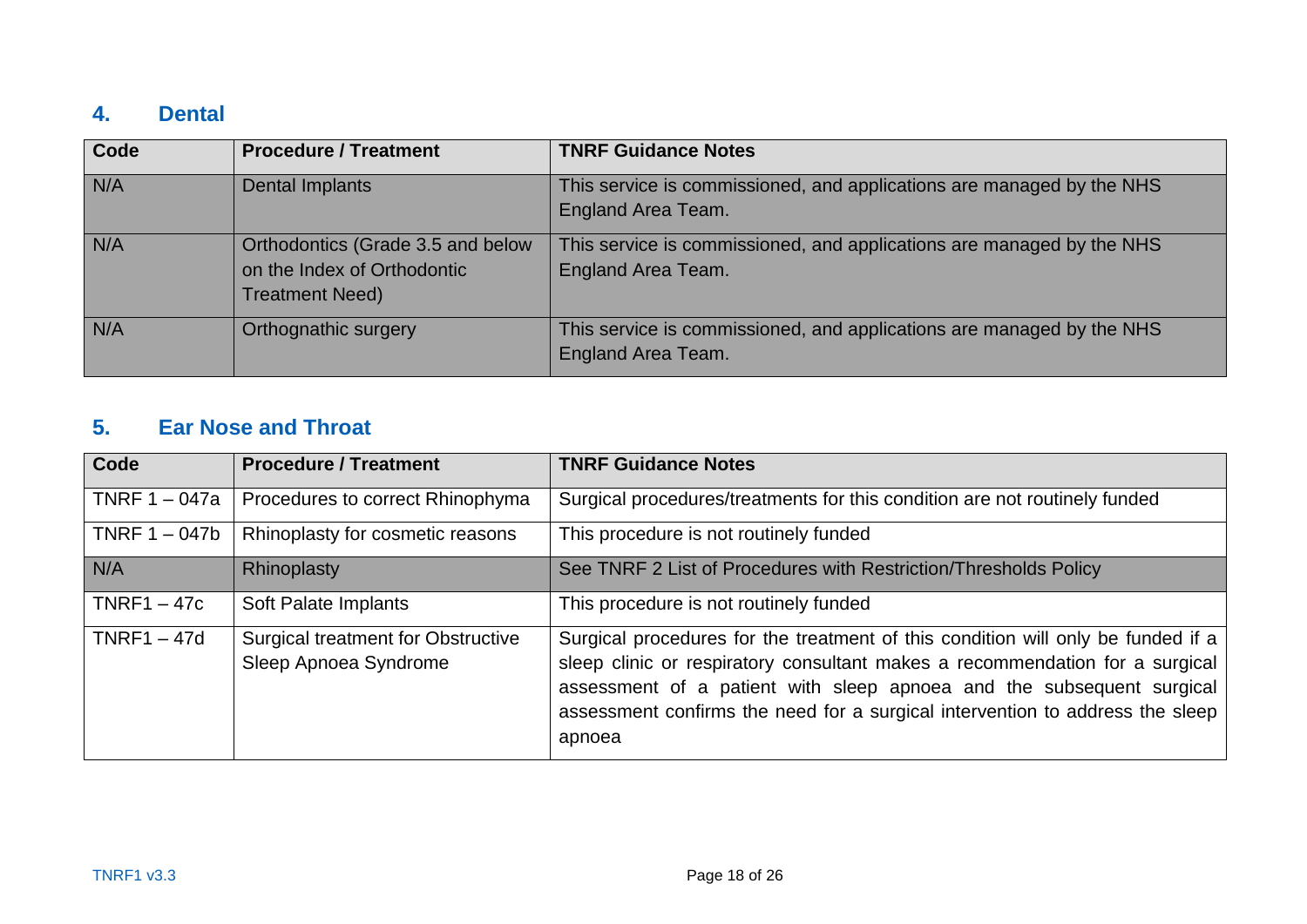## **6. Gynaecology**

| <b>Code</b>         | <b>Procedure / Treatment</b>     | <b>TNRF Guidance Notes</b>                                                                                                                                                                                                 |
|---------------------|----------------------------------|----------------------------------------------------------------------------------------------------------------------------------------------------------------------------------------------------------------------------|
| <b>TNRF 1 - 048</b> | Reversal of female sterilisation | The CCG will not routinely fund female sterilisation reversals. Patients who have<br>a sterilisation procedure should be made aware that subsequent reversal of<br>sterilisation will not normally be available on the NHS |
| N/A                 | Labial reduction                 | See TNRF 2 List of Procedures with Restriction/Thresholds policy                                                                                                                                                           |

## **7. Musculoskeletal**

## **7.1 Pain Management**

<span id="page-18-2"></span><span id="page-18-1"></span><span id="page-18-0"></span>

| Code                | <b>Procedure / Treatment</b>                                              | <b>TNRF Guidance Notes</b>                                       |
|---------------------|---------------------------------------------------------------------------|------------------------------------------------------------------|
| TNRF $1 - 057a$     | Epidural Injections for non-radicular<br>pain                             | This procedure is not routinely funded                           |
| N/A                 | <b>Radiofrequency Denervation (RFD)</b><br>to treat osteoidosteoma        | See TNRF 2 List of Procedures with Restriction/Thresholds policy |
| <b>TNRF1 - 058C</b> | Epiduroscopic lumbar discectomy<br>through the sacral hiatus for sciatica | This procedure is not routinely funded                           |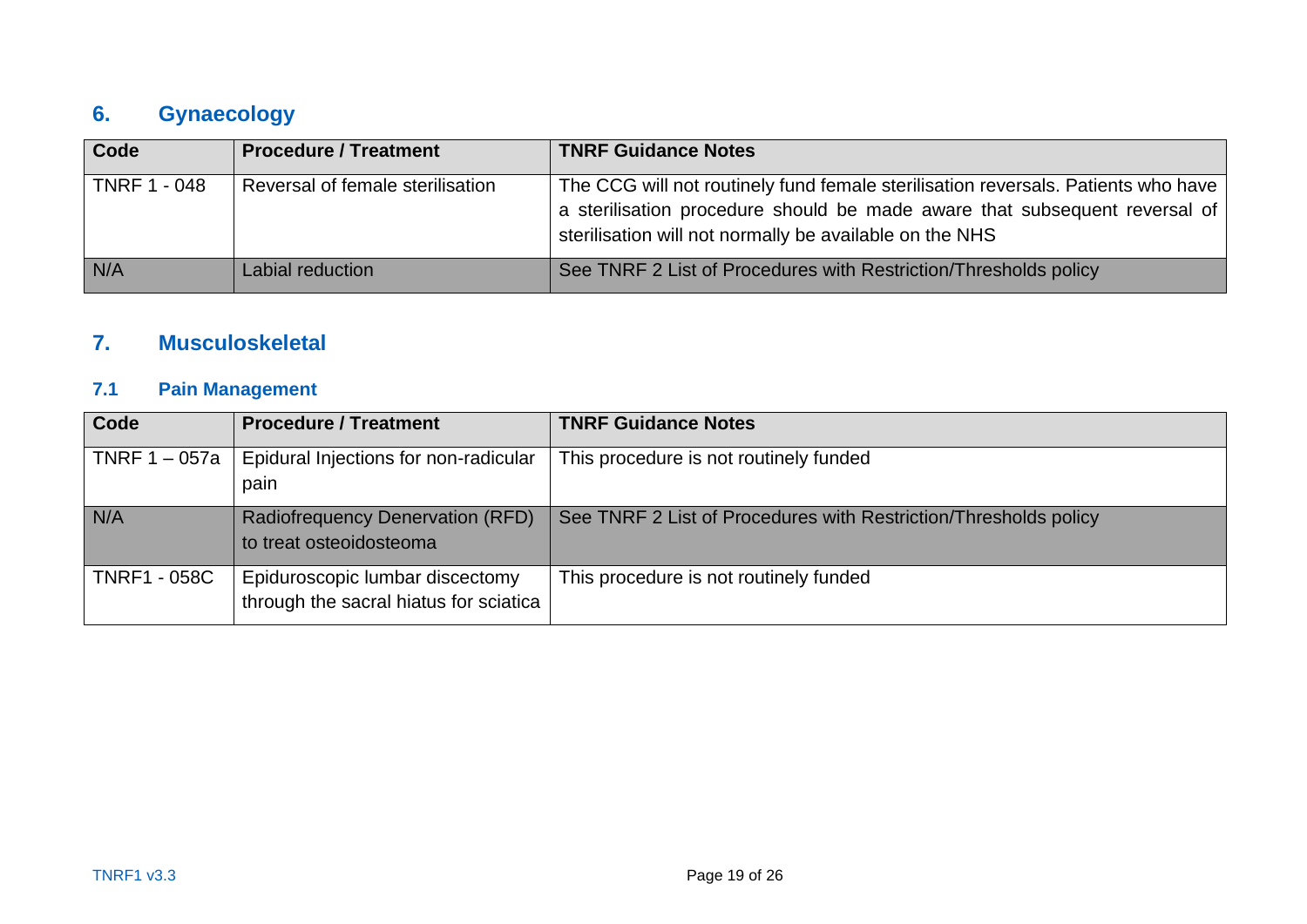| N/A              | <b>Occipital Nerve Stimulation (ONS)</b><br>for management of medically<br>intractable migraine, medically<br>refractory cluster headaches and<br>facial pain | This procedure is commissioned by NHS England                                                                                               |
|------------------|---------------------------------------------------------------------------------------------------------------------------------------------------------------|---------------------------------------------------------------------------------------------------------------------------------------------|
| <b>TNRF1 068</b> | Lumbar Facet joint injections                                                                                                                                 | For patients with chronic non – specific low back pain and those with sciatica will<br>not be routinely funded                              |
| <b>TNRF1 069</b> | <b>Cervical and Thoracic Facet Joint</b><br>Injections                                                                                                        | Facet Joint Injections or Medial Branch Block Injections for chronic pain in the<br>cervical or thoracic spine will not be routinely funded |
| <b>TNRF1 070</b> | Platelet rich plasma injections<br>(autologous blood injections)                                                                                              | This procedure will not be routinely funded for any MSK conditions                                                                          |

## **7.2 Orthopaedic**

| <b>Code</b>         | <b>Procedure / Treatment</b>                 | <b>TNRF Guidance Notes</b>                                                  |
|---------------------|----------------------------------------------|-----------------------------------------------------------------------------|
| <b>TNRF 1 - 059</b> | Metal-on-metal hip resurfacing               | This procedure is not routinely funded in line with South East Coast policy |
| $TNRF1 - 065$       | <b>Extracorporeal Shockwave Therapy</b>      | This procedure is not routinely funded                                      |
| <b>TNRF1 - 066</b>  | <b>Subacromial Shoulder</b><br>Decompression | This procedure is not routinely funded                                      |

# **8. Neurology/Neurosurgery**

<span id="page-19-1"></span><span id="page-19-0"></span>

| Code | <b>Procedure / Treatment</b>   | <b>TNRF Guidance Notes</b>                                                                  |
|------|--------------------------------|---------------------------------------------------------------------------------------------|
| N/A  | Cerebellar stimulator implants | This service is commissioned, and applications are managed by the NHS<br>England Area Team. |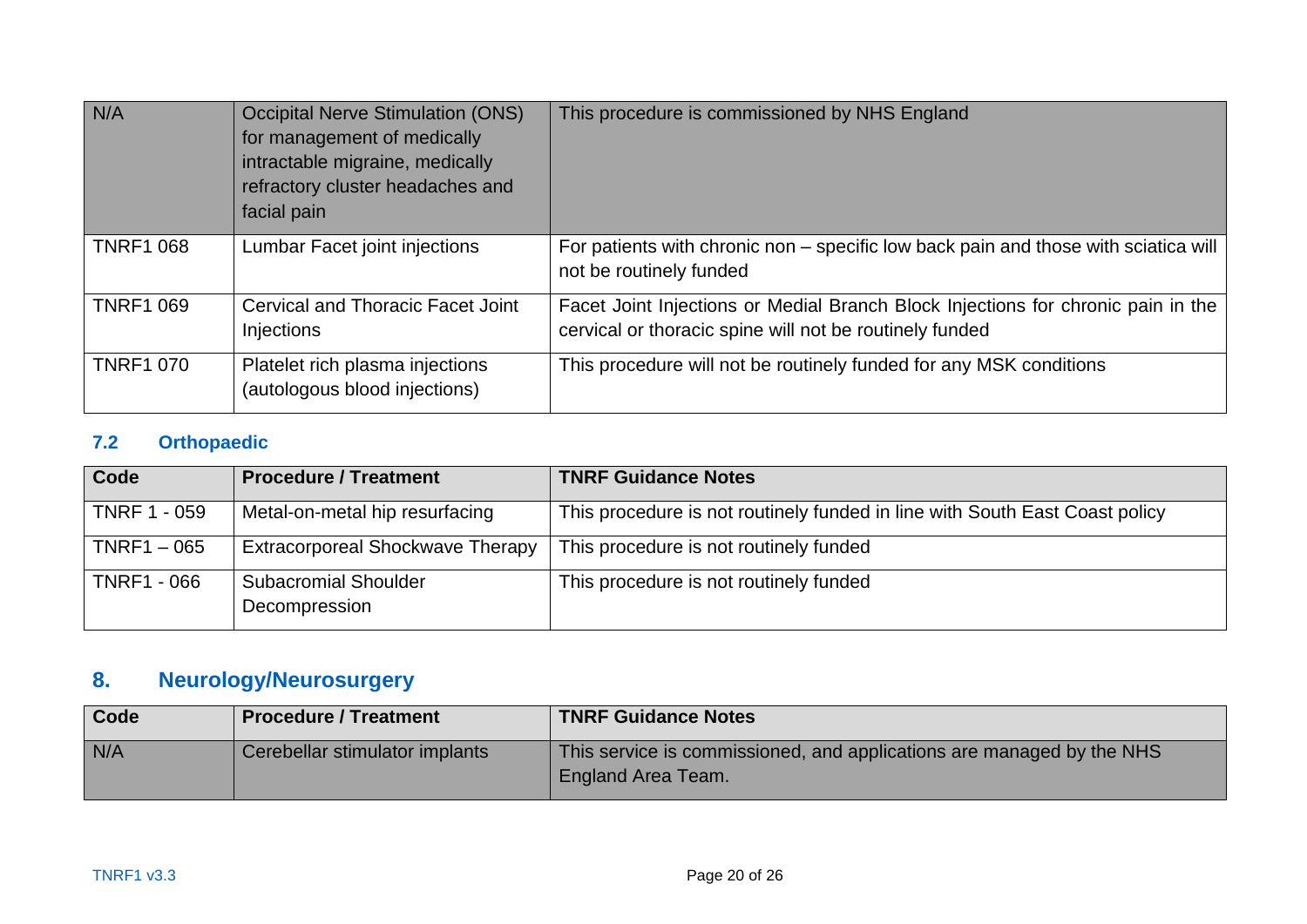| N/A | Spinal cord stimulation (SCS) | This procedure is commissioned in highly specialist pain management centres<br>by NHS England. Applications are managed by the NHS England Area Team.  |
|-----|-------------------------------|--------------------------------------------------------------------------------------------------------------------------------------------------------|
|     |                               | Where commissioning responsibility falls with the CCG (outside of highly<br>specialist pain management centres) the procedure is not routinely funded. |
| N/A | Neurosurgery for cerebral     | This service is commissioned, and applications are managed by the NHS                                                                                  |
|     | metastases                    | <b>England Area Team.</b>                                                                                                                              |

# **9. Oncology**

| <b>Code</b> | <b>Procedure / Treatment</b>                                                                               | <b>TNRF Guidance Notes</b>                                                                        |
|-------------|------------------------------------------------------------------------------------------------------------|---------------------------------------------------------------------------------------------------|
| N/A         | Indwelling pleural catheter for the<br>treatment of malignant pleural<br>effusions in a community setting. | This service is commissioned, and applications are managed by the NHS<br><b>England Area Team</b> |
| N/A         | <b>Stereotactic Radiation Therapy</b>                                                                      | This service is commissioned, and applications are managed by the NHS<br><b>England Area Team</b> |

# **10. Ophthalmology**

<span id="page-20-1"></span><span id="page-20-0"></span>

| Code          | <b>Procedure / Treatment</b>                                           | <b>TNRF Guidance Notes</b>                                                                                                                                                                          |
|---------------|------------------------------------------------------------------------|-----------------------------------------------------------------------------------------------------------------------------------------------------------------------------------------------------|
| TNRF 1 - 049  | Arteriovenous crossing sheatotomy<br>for branch retinal vein occlusion | This procedure is not routinely funded. If NHS clinicians undertake this procedure<br>as part of a research project, the CCG should be notified and informed of<br>research governance arrangements |
| TNRF 1 – 050a | Excimer laser surgery for short<br>sight/long sight or Astigmatism     | This procedure is not routinely funded                                                                                                                                                              |
| TNRF 1 – 50b  | Xanthelasma                                                            | This procedure is not routinely funded                                                                                                                                                              |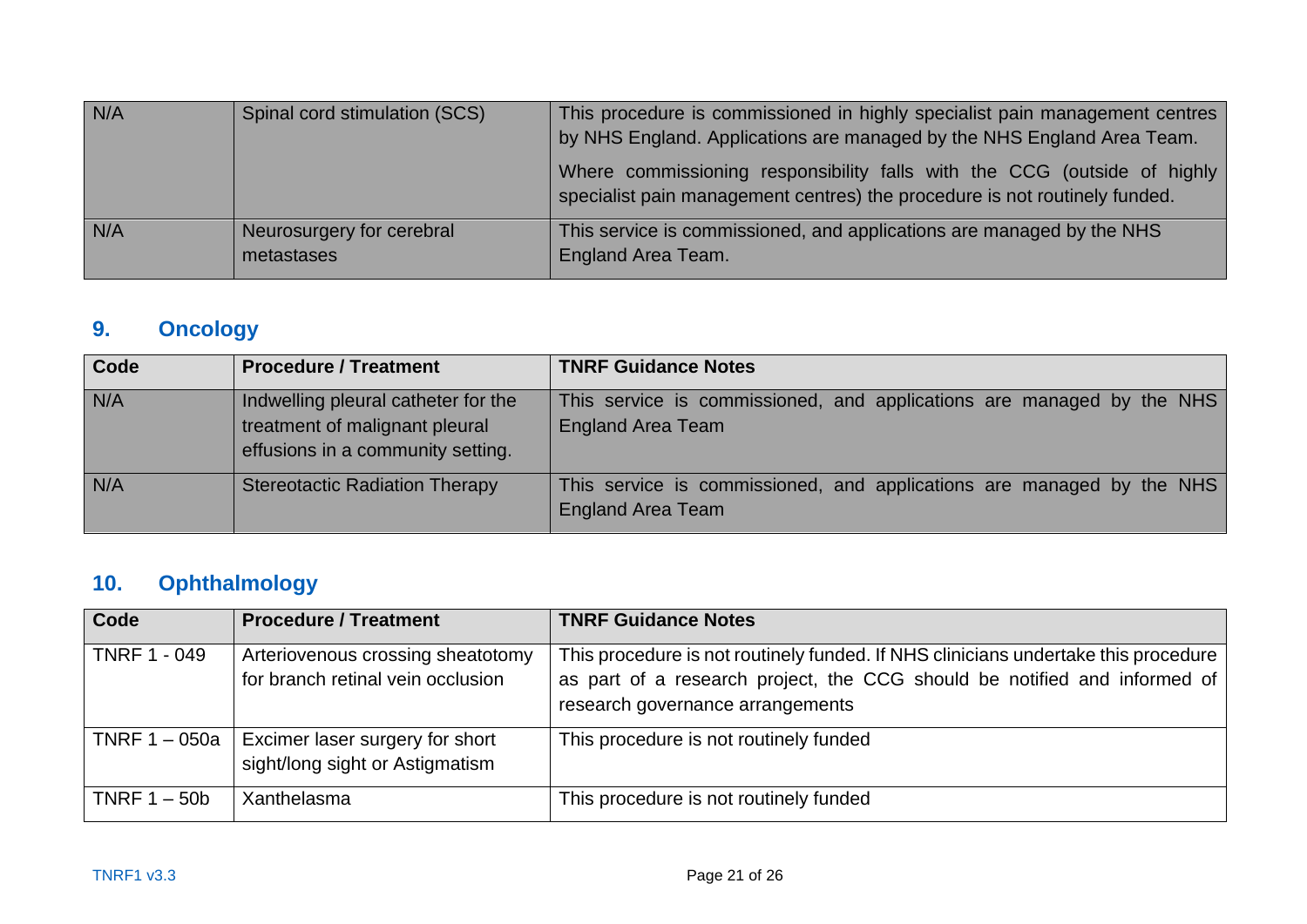## **11. Weight Management**

| Code | <b>Procedure / Treatment</b> | <b>TNRF Guidance Notes</b>                                       |
|------|------------------------------|------------------------------------------------------------------|
| N/A  | Bariatric surgery in adults  | See TNRF 2 List of Procedures with Restriction/Thresholds policy |

## **12. Other Surgery**

<span id="page-21-1"></span><span id="page-21-0"></span>

| <b>Code</b>        | <b>Procedure / Treatment</b>                                                     | <b>TNRF Guidance Notes</b>                                                                                                                                                                                          |
|--------------------|----------------------------------------------------------------------------------|---------------------------------------------------------------------------------------------------------------------------------------------------------------------------------------------------------------------|
| N/A                | <b>Endoscopic thoracic</b><br>sympathectomy for facial blushing<br>and sweating. | See TNRF 2 List of Procedures with Restriction/Thresholds policy                                                                                                                                                    |
| N/A                | Gender reassignment                                                              | This Gender Dysphoria service is commissioned, and applications are managed<br>by the NHS England Area Team. 'Non-core' procedures are the commissioning<br>responsibility of the CCG but are not routinely funded, |
|                    |                                                                                  | I.e., Breast Reduction, Facial Feminisation Surgery, Lipoplasty/contouring and<br>gametes storage so can only be considered as part of an IFR application.                                                          |
| <b>TNRF1 - 067</b> | Repair of Diastasis of the Rectus<br><b>Abdominis Muscle</b>                     | This procedure is not routinely funded                                                                                                                                                                              |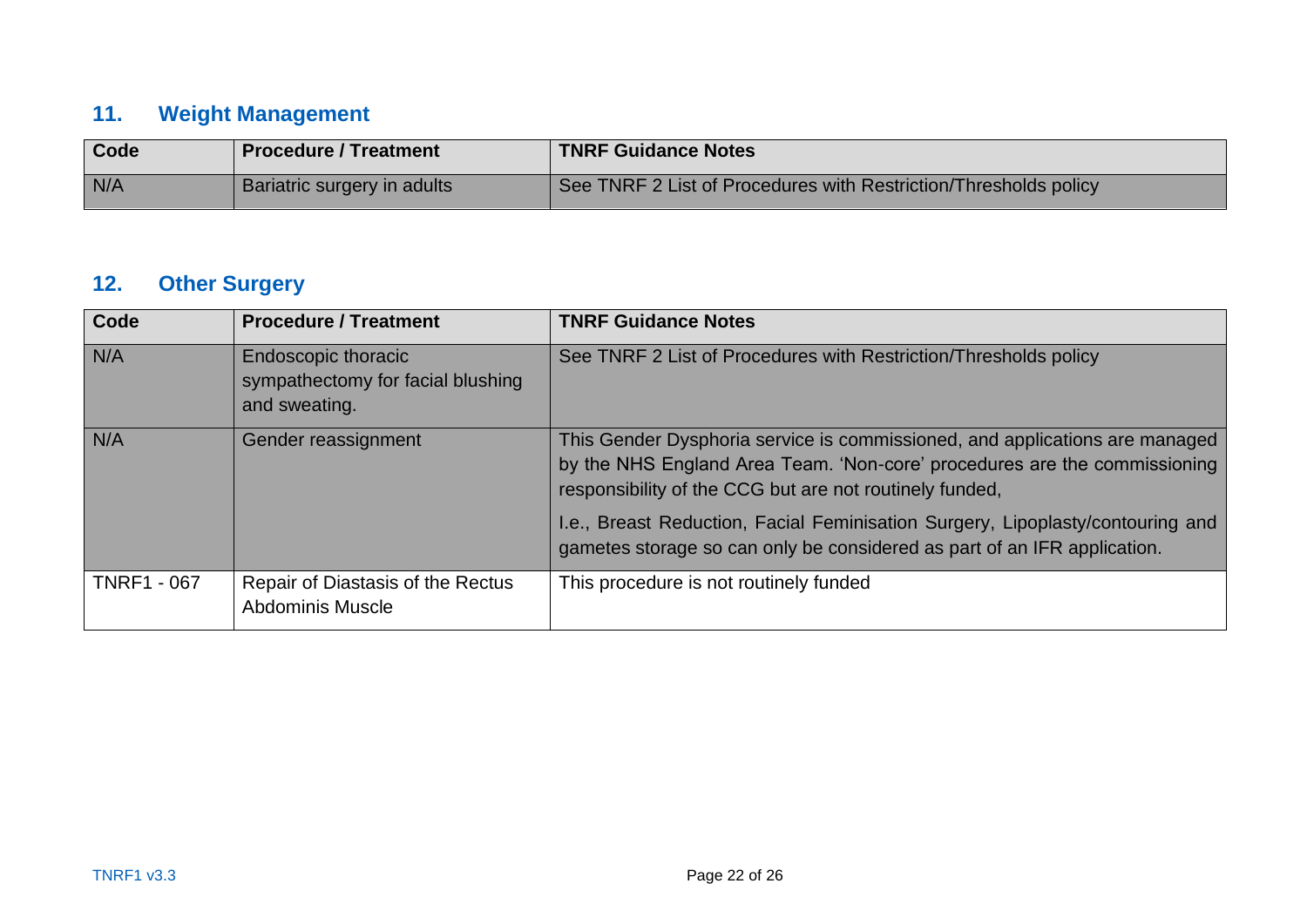## **13. Urology**

| Code                | <b>Procedure / Treatment</b> | <b>TNRF Guidance Notes</b>                                                                                                                                                                         |
|---------------------|------------------------------|----------------------------------------------------------------------------------------------------------------------------------------------------------------------------------------------------|
| <b>TNRF 1 - 060</b> | Penile Implants              | This procedure is not routinely funded                                                                                                                                                             |
| <b>TNRF 1 - 061</b> | Reversal of vasectomy        | This procedure is not routinely funded. Patients who have a sterilisation<br>procedure should be made aware that subsequent reversal of sterilisation will not<br>normally be available on the NHS |
| <b>TNRF 1 - 062</b> | Retractile penile surgery    | This procedure is not routinely funded.                                                                                                                                                            |

# **14. Other Procedures/Equipment**

<span id="page-22-1"></span><span id="page-22-0"></span>

| Code                | <b>Procedure / Treatment</b>                                                                                               | <b>TNRF Guidance Notes</b>                                                                                                                                                                                                  |
|---------------------|----------------------------------------------------------------------------------------------------------------------------|-----------------------------------------------------------------------------------------------------------------------------------------------------------------------------------------------------------------------------|
| <b>TNRF 1 - 051</b> | Intralace hair system for abnormal<br>hair loss                                                                            | This procedure is not routinely funded                                                                                                                                                                                      |
| N/A                 | Prostheses for body parts<br>(Prosthetic components not covered<br>by the NHS contract will not be<br>funded)              | A range of prosthetics are available on the NHS. Prosthetic components not<br>routinely provided by the NHS will not be funded. This service is commissioned,<br>and applications are managed by the NHS England Area Team. |
| <b>TNRF 1 - 052</b> | Surgical implantation of bioelectrical<br>or kineplastic equipment in limbs                                                | A range of prosthetics are available on the NHS. Prosthetic components not<br>covered by the NHS contract will not be funded.                                                                                               |
| N/A                 | Extracorporeal photopheresis for<br>the treatment of chronic graft versus<br>host disease for cutaneous T cell<br>lymphoma | Removed as this is standard practice.                                                                                                                                                                                       |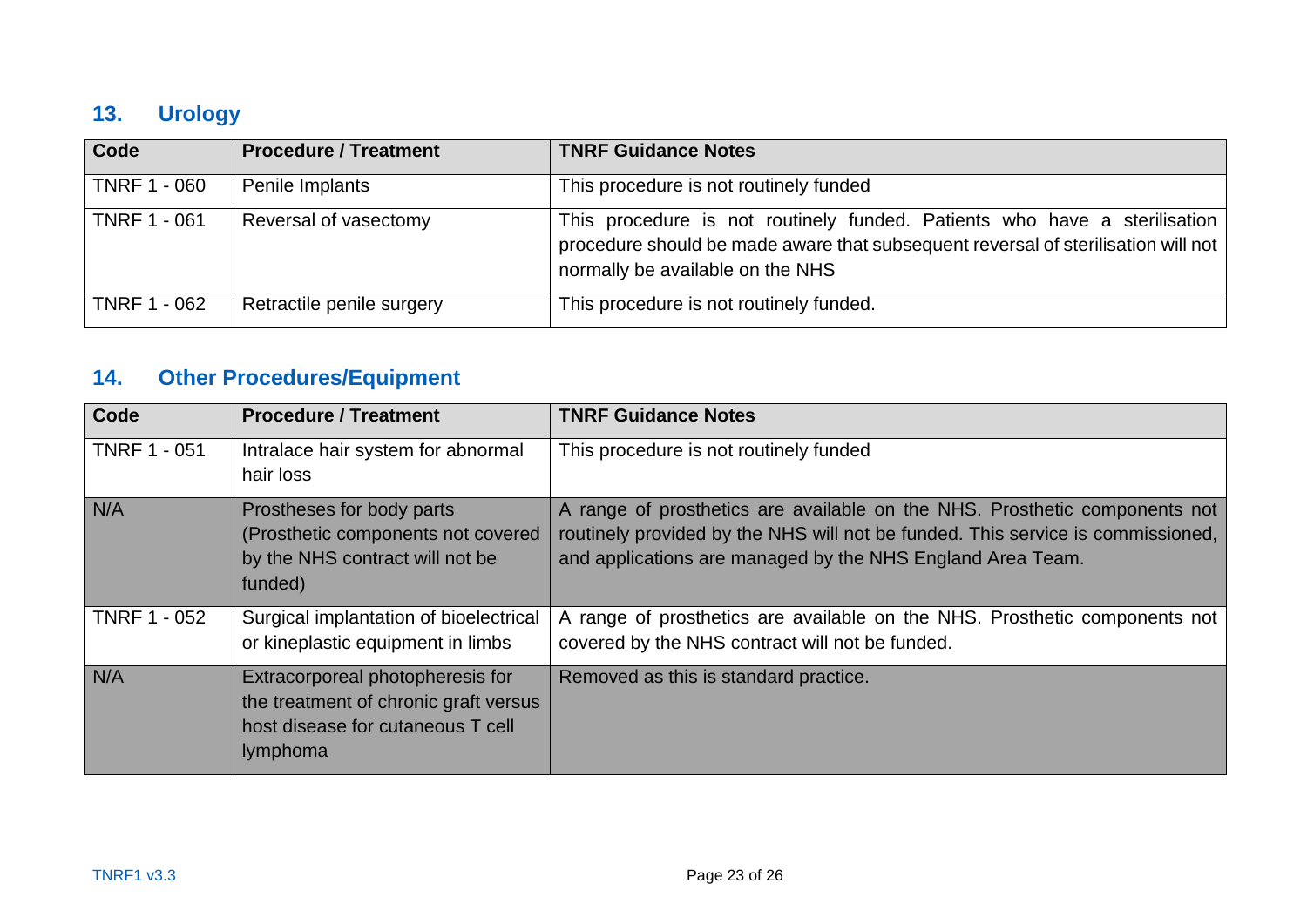| N/A                 | Hyperbaric oxygen therapy for<br>wound healing                                                                                    | This service is commissioned, and applications are managed by the NHS<br><b>England Area Team.</b>                                                                                                                                                                                         |
|---------------------|-----------------------------------------------------------------------------------------------------------------------------------|--------------------------------------------------------------------------------------------------------------------------------------------------------------------------------------------------------------------------------------------------------------------------------------------|
| <b>TNRF 1 - 053</b> | Manual Lymphatic Drainage (MLD)                                                                                                   | Manual lymphatic drainage (MLD) for Lymphoedema is currently routinely<br>funded. However, if clinicians wish to provide Complex Decongestive Therapy<br>of which MLD is usually a component, then pre-authorisation will need to be<br>sought                                             |
| <b>TNRF 1 - 054</b> | Polysomnography in the<br>investigation of children with sleep-<br>related disorders                                              | This procedure is not routinely funded                                                                                                                                                                                                                                                     |
| <b>TNRF 1 - 055</b> | NHS patient transfers to private<br>treatment providers.                                                                          | When clinicians retire from the NHS they may continue to practice privately.<br>Patients may wish to continue seeing them rather than see a new NHS clinician.<br>The CCG will not routinely fund private consultations or treatment where<br>previously provided as an NHS funded service |
| N/A                 | Residential pain management<br>programmes                                                                                         | This service is commissioned, and applications are managed by the NHS<br><b>England Area Team</b>                                                                                                                                                                                          |
| <b>TNRF 1 - 056</b> | Trans-cranial doppler ultra-<br>sonography with frequent<br>transfusion to prevent stroke in<br>children with sickle cell disease | This procedure is not routinely funded.                                                                                                                                                                                                                                                    |
| <b>TNRF1 - 072</b>  | <b>Functional Electrical Stimulation</b><br>(FES) for Dropped Foot of Central<br><b>Neurological Origin</b>                       | The current evidence base suggests that FES can have an orthotic and<br>therapeutic effect in patients with foot drop of a non-progressive central<br>neurological origin.                                                                                                                 |
|                     |                                                                                                                                   | Advice may be given about other aspects of mobility/postural management such<br>as use of vehicles, static seating, standing frames etc. NHS England would in<br>certain circumstances supply items for use in specialised centres whilst an                                               |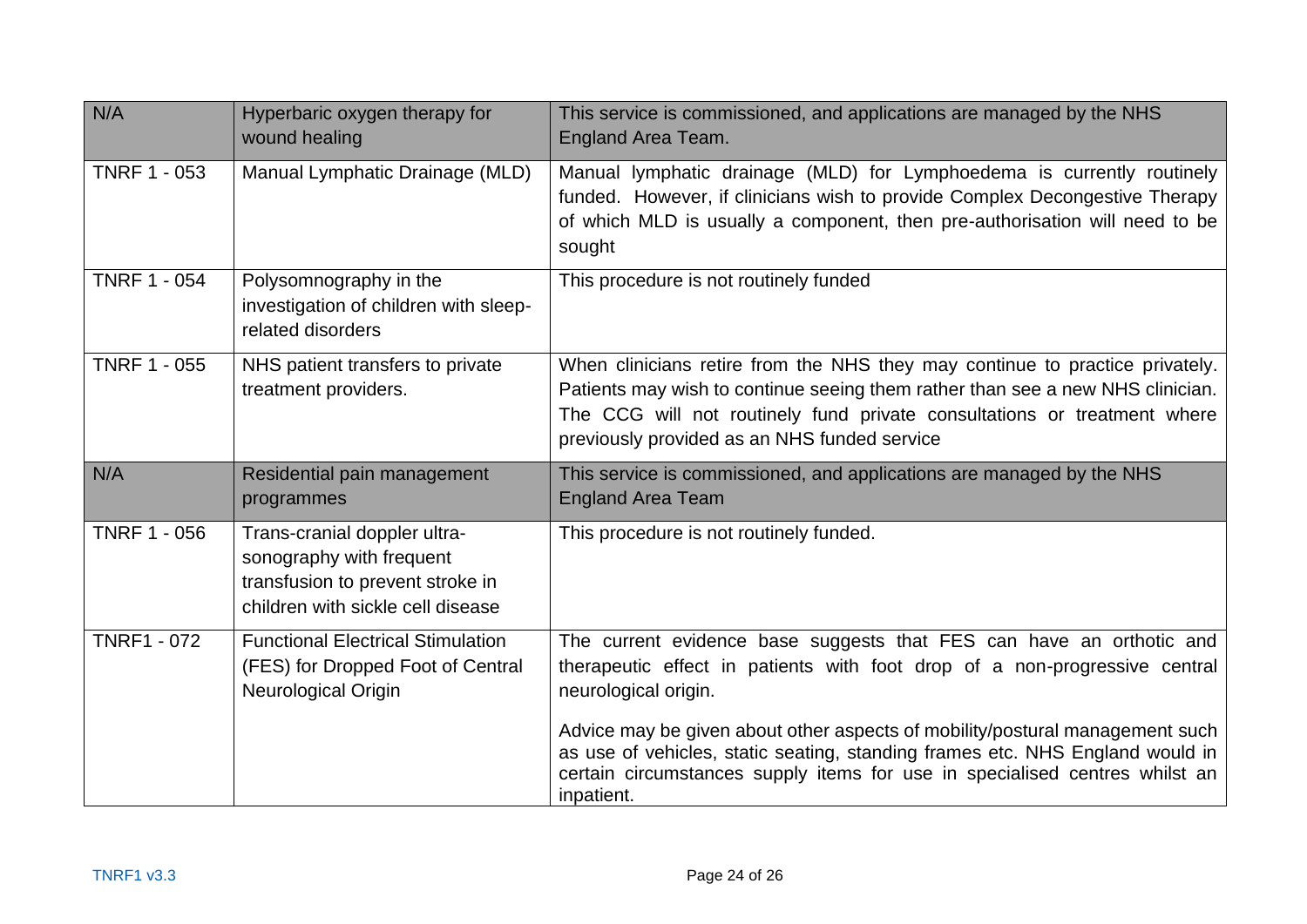|                |                                                             | If the device is to be used within the community, it would be commissioned by<br>the patient's CCG. However, NHS England specialist centres are available to<br>offer advice.                        |
|----------------|-------------------------------------------------------------|------------------------------------------------------------------------------------------------------------------------------------------------------------------------------------------------------|
|                |                                                             | FES will not be funded to treat other physical conditions as the current evidence<br>base is inconsistent and further high-quality studies are required to prove efficacy<br>and cost-effectiveness. |
| TNRF $1 - 057$ | <b>Enhanced External Counter</b><br><b>Pulsation (EECP)</b> | This procedure is not routinely funded.                                                                                                                                                              |

# **15. Vascular Surgery**

<span id="page-24-0"></span>

| Code | <b>Procedure / Treatment</b>             | <b>TNRF Guidance Notes</b>                                       |
|------|------------------------------------------|------------------------------------------------------------------|
| N/A  | Varicose Vein Surgery - Classes<br>and 2 | See TNRF 2 List of Procedures with Restriction/Thresholds policy |